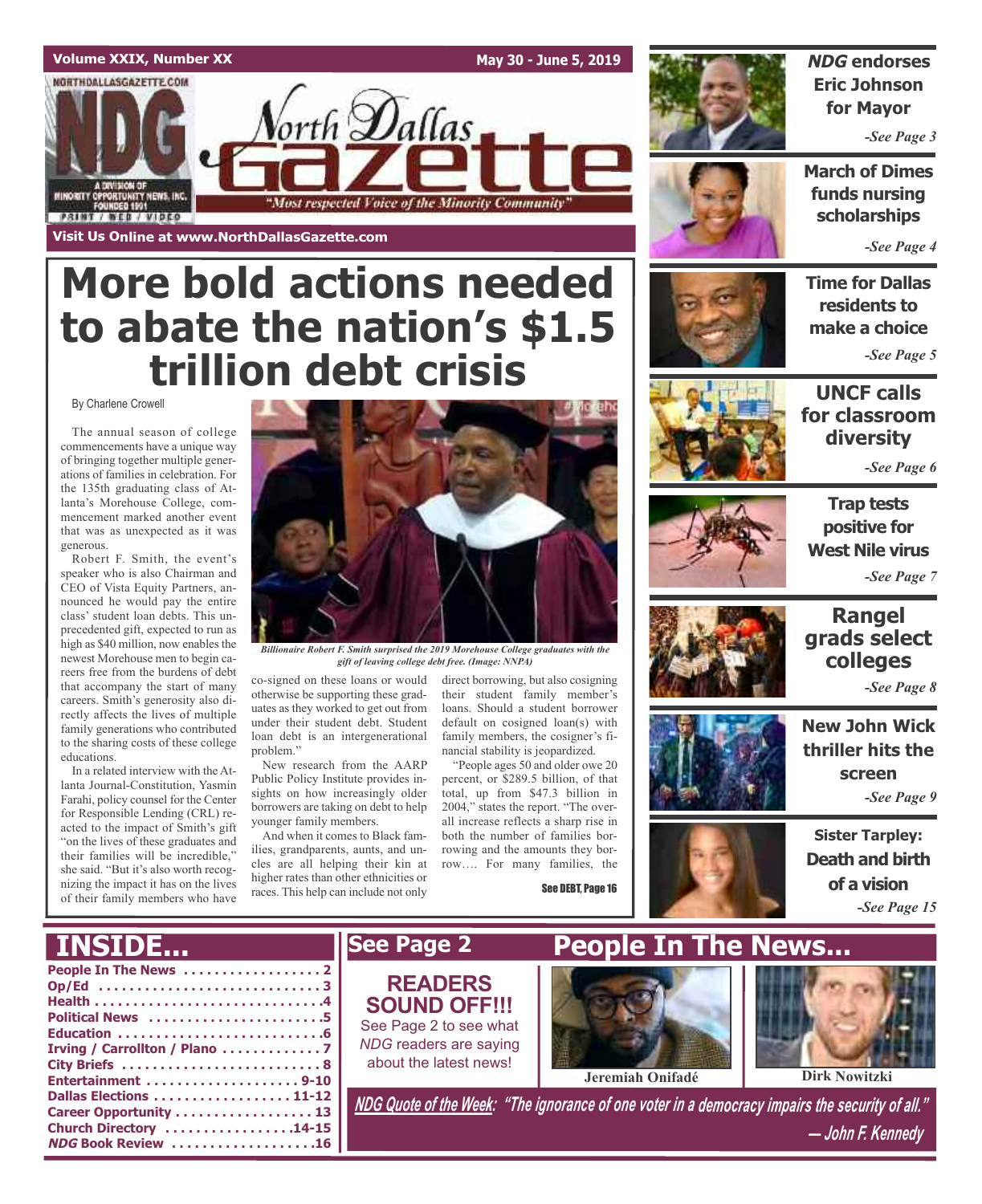#### **People in the News www.NorthDallasGazette.com**

## **Jeremiah Onifadé**

Jeremiah Onifadé, also known as "The Hashface," wants to let you know that things get better. The Nigerian-born artist has seen--and survived--the evils of persecution and lived to tell the tale. Multiple tales, in fact. Each of the artist's prints, pieces and sculptures tell a distinct story. On Saturday, June 8 and Sunday, June 9 at 1337 Chemical St. in the Dallas Design District from 6 to 9 p.m. each day, people will be able to see these stories collected in person--and, he hopes, find solace through his work.

"My goal is to share my

story with others so they can know that they have the power to tell their own story," he says. "So they can feel represented."

Representation and identity are both integral parts of Jeremiah's vision and

artistry. The artist was born and raised in the Northern part of Nigeria. He saw his homeland torn apart by a religious crisis between Islam and Christianity--a crisis that hit home for Jeremiah. At just 13, he watched family members persecuted and friends killed. His father, an engineer, lost his business because clients abandoned him. Stricken by poverty, Jeremiah was thrust into the role of breadwinner. All of this strife and hardship molded who he would become as an artist. He channeled his struggle into creativity, and the boy who used to trace his father's blueprints blossomed into an *Emily Berger*

"I've faced three major challenges in my life," he says. "Persecution, poverty and coming to America."

Jeremiah emigrated to the States to attend the renowned Savannah College of Art and Design, but he realized that an art school education wasn't an automatic entry to life as an artist.

Founded in 1978 to provide degrees in programs not yet offered in the southeast of the United States, Savannah College of Art and Design now operates two locations in Georgia, a degreegranting location in Hong Kong, a degree-granting online education program, and a study abroad location in Lacoste, France with rotating

course offerings. The university operates 16

galleries, notably Gutstein Gallery, Pei Ling Chan Gallery, Pinnacle Gallery and La Galerie Bleue in Savannah; Gallery 1600, Trois Gallery and Gallery See in Atlanta; and Moot Gallery in Hong Kong.

"I used to think I had to go to art school to be an artist, but what does it mean to be an artist?" he asks. "Is it technical skill, your philosophy, your story, or a combination of all three?"

Jeremiah's artistry and career have blossomed because of his focus on the story. When he felt lost, he rekindled his passion by focusing on characters, creating mood

and creating stories. Whether it's an acrylic piece or a sculpture, he's eager to share those stories with the public.

"This is an introduction of myself to the public," he says of the June 8 show. "Through this work, I want to share my identity, and help others share theirs, too."

Jeremiah Onifadé's debut artshow, titled "APrelude to the Beautiful Unknown," will take place on Saturday, June 8 and runs through Saturday, June 9 in the Dallas Design District from 6 to 9 p.m. each evening. In addition to his original artwork, it will include a DIY station for visitors to interact with and a live art piece on-site.

# **Dirk Nowitzki**

Communities Foundation of Texas' 11th annual North Texas Giving Day is officially underway with nonprofit kickoff events taking place through June 4.After a banner 10th anniversary year, North Texas Giving Day is back to outdo itself once again. To a sold-out kickoff in Dallas this morning, event organizers at Communities Foundation of Texas announced that Dirk and Jessica Nowitzki will serve as honorary chairs.

"Jessica and I are thrilled to be this year's honorary chairs of North Texas Giving



Day. The North Texas community has given so much to me and my family over the last 21 years, and we can't think of a better way to get involved in the community that has supported me on and off the court," says NBA Dallas Mavericks legend Dirk Nowitzki. "Last year's giving day generated a landslide \$48 million. I challenge everyone to join us in beating another major record for Dallas by donating to your favorite non-profit on North Texas Giving Day."

artist.

"Giving back is a huge part of our family, and we're thrilled to join forces with Communities Foundation of Texas to spread the North Texas Giving Day message and rally everyone who lives here to give back to our community on September 19," echoes Jessica Nowitzki.

Registration for nonprofits

to benefit from North Texas Giving Day opened May 23. Nonprofits must register every year, and can do so by

ment about the impact we can make for the thousands of nonprofits supporting tens of thousands of North Texans," said Susan Swan Smith, Chief Giving Day Officer at Communities Foundation of Texas. "Communities Foundation of Texas and our donors are proud to bring this tidal wave of good to the community for the 11th year and look forward to getting this party started."

Peer-to-peer pages are the ultimate way to show fans can support of their favorite nonprofit(s). By creating a page, they are lending their voice, resources and network to an organization of choice. This feature allows the supporters to highlight the organizations closest to their heart while promoting the campaigns and helping them reach their fundraising goals. With personal FUNdraising

Criminal Defense

pages, the public is invited to make North Texas Giving Day even bigger; helping raise more dollars and touching more lives during this 18-hour giving extravaganza.

This year, super fans can begin creating their pages on Aug. 1. Visit their website for toolkits showcasing tips and tricks on making your pages pop.

Another way supporters can help is through volunteering their time. Last year's donors pledged more than 400,000 hours -- that's the equivalent of 212 full time workers, time valued at more than \$10 million dollars.

Family Cases

# **NDG Readers Sound Off...**

#### **Why Insurance Rates Continue to Rise in Texas**

That is some great advice. Thanks for sharing it with me.

> *-- Tyree Paladon Byndom*

### **Irving leaders, Muslims need to make a 360\* turn**

Good Afternoon, Today, I read the *NDG's* editorial titled, "Irving Leaders, Muslims Need to Make a 360 Turn," and was dismayed by the assumption that the Muslim community in Irving is not actively participating in the

civic engagement process. The Irving 360\* program is an incredible resource for Irving residents, I know this because I was a participant in the most recent 10 week session that concluded earlier this year. I am a Muslim and out of the total participants in the program this year, a fifth of those in the class were Muslim!

It seems as though the author, despite good intentions, did not do any due diligence before making the assumption that Muslims were not already part of the processes. In fact, the inaugural Irving 360\* class in 2017-2018 also had members from the Muslim community participate. The author of the article should also know that there are several members from the Muslim community in Irving serving on various boards and commissions within the city; I for one serve on the Housing and Human Services Board.

I concur with the editorial that it's of the utmost importance that city leaders and minority communities, including the Muslim community, should continue meaningful engagement. However, it is also equally important to recognize the steps that have and are being taken already, which this article does not do. By not recognizing these steps,

you are invalidating the work that those in the Muslim community have done to build solid civic relationships within our great city. I would certainly like to

speak to the author to provide additional clarity and see how we can push a more accurate narrative of the Muslim community's engagement at the city level. For reference, here is a short video about the most recent Irving 360\* A c a d e m y s e s s i o n https://www.youtube.com/ watch?v=qP1Xx5VoIEY. *-- Fuad Dadabhoy*

**To share your opinion visit NorthDallasGazette.com**



\$69\* DIVORCE

visiting www.northtexasgiv-

ingday.org/resources. Registration closes August 19, 2019. "With ten years under our belts, and the adored Nowitzki family at our side this North Texas Giving Day, we are brimming with excite-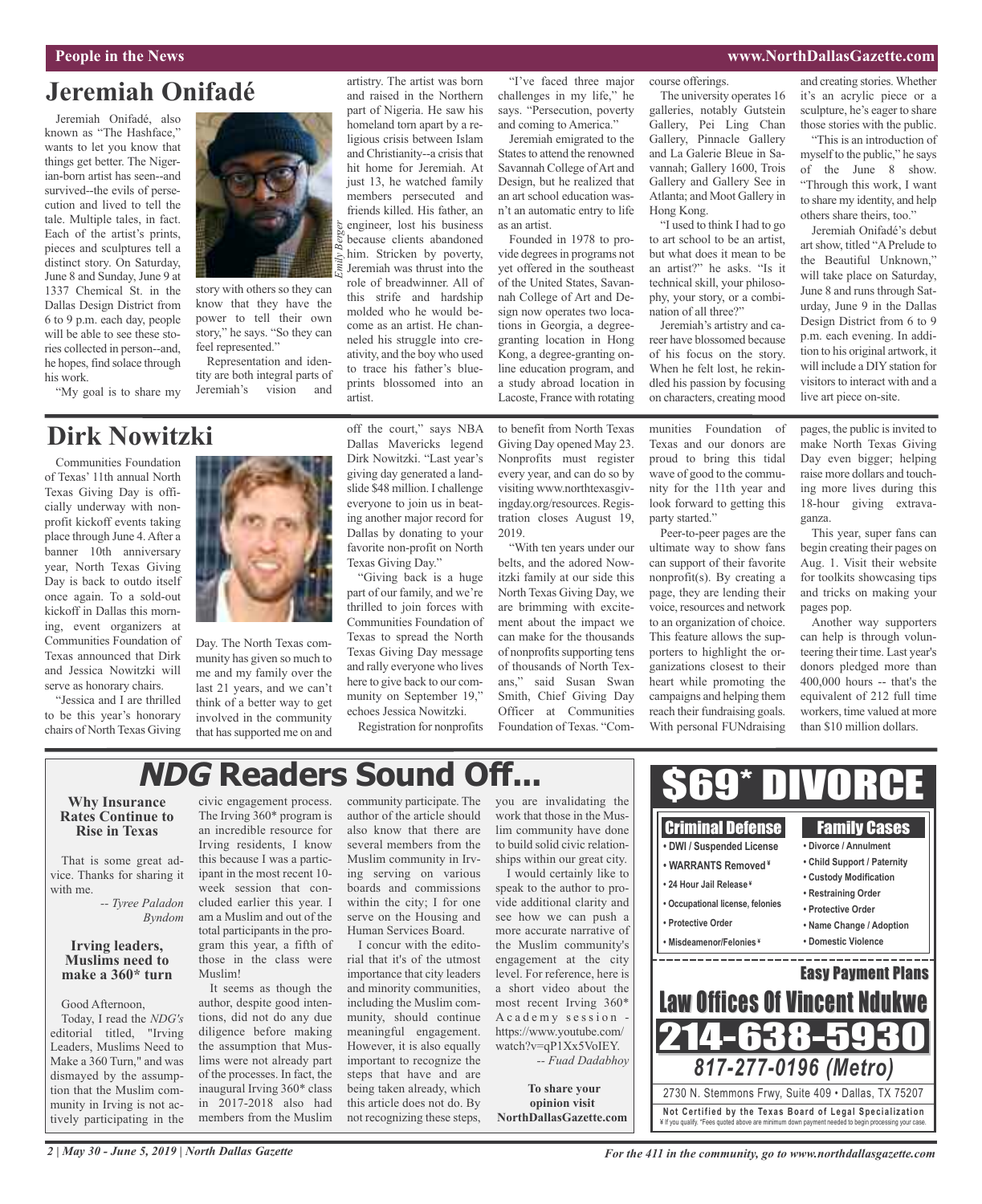#### **www.NorthDallasGazette.com Op-Ed**

Can we trust Griggs to protect Southern Dallas as the developers turn their eyes to the last area in the city with sizeable undevel-

**Addressing how the city does business** In the fiscal year of 2016, more than 41,000 permits were issued by the City of Dallas. In 2018 more than \$401 million were awarded to minority-owned companiesin Texas alone. Unfortunately, that is just a drop in the bucket for Black businesses persistently seeking to do business with Dallas. The Procurement Department at City Hall alone is in total disarray with little to no continuity, and it seems it is not a priority. While there are always pressing demands and a limited tax revenue base, but it does not negate the fact this particular department is unable to fully grasp the need for people of color in a broader breadth. Johnson is ambitious and in tune with the needs of the residents of Southern Dallas. That is why we believe there will come a time when he will be able to provide the leadership necessary to ensure vendors of color have

homes.

oped land blocks?



*"Do what you say you are going to do ... when you say you are going to do it."*

**Publisher's Office:** publisher@northdallasgazette.com

**Sales Department:** marketing@northdallasgazette.com 972-509-9049

**Editorial Department:** editor@northdallasgazette.com

#### **Online:**

www.NorthDallasGazette.com www.twitter.com/NDGEditor www.facebook.com/NorthDallasGazette www.pinterest.com/NDallasGazette www.instagram.com/NorthDallasGazette

## STAFF

**Chairman Emeritus** *Jim Bochum 1933 – 2009*

**Published By** *Minority Opportunity News, Inc.*

> **Editor** *Ruth Ferguson*

**Community Marketing** *Nadina Davis*

**Account Executive** *Elle Avery*

> **Production** *David Wilfong*







**Religious/ Marketing Editor** *Shirley Demus Tarpley ("Sister Tarpley")*

*NDG* **Senior Columnist** *Ed Gray*



#### *NDG's* View

Eric Johnson is a native of Dallas and a practicing attorney for the past 15 years. He currently represents Dallas and parts of Mesquite in the Texas House of Representatives in District 100, first elected in a special election in April 2010. He was reelected in 2010, 2012, 2014, 2016, and again in 2018. The *North Dallas Gazette (NDG)* found an open office and listening ear when we reached out to Johnson regarding establishing a fair playing field for small business owners. Others across the political, social, and economic spectrum have spoken up to share why they believe Johnson is the right man to lead the City of Dallas. The *North Dallas Gazette* joins those voices and endorses him as our candidate of choice in the runoff election on Saturday, June 8.

We selected Johnson over Scott Griggs, who was first elected to the Dallas City Council in 2012 because Johnson has done more for the southern sectors of Dallas than Griggs. Johnson has worked hand-in-hand with the city and developers who want to bring economic stimulation to areas mostly populated by people of color. Growing up in West Dallas, Johnson understands the impact on the daily lives of residents when City Hall and business leaders neglect their neighborhood.

In his recent endorsement of Johnson, Rev. Zan Holmes stated, "We need someone who will do the hard work of building bridges between different



*Dallas voters will have the final say in the Dallas Mayor race on June 8. The runoff election features Rep. Eric Johnson vs. Dallas City Councilman Scott Griggs (Courtesy photos via Facebook and website)*

constituencies and helping everyone come together to address our challenges and take advantage of our opportunities." We believe the widespread support Johnson is receiving in his candidacy reflects his ability to build those bridges.

#### **Griggs has done a commendable job**

'Say NO to Griggs' does not mean forever for *NDG* but rather, not right now. We believe Griggs has done an amazing job of bringing necessary small community funding to various Dallas neighborhoods, but Dallas' southern residents need more than neighborhood pilot projects, which result in little more than pretty flowers. Yes, fixing up the storefronts and landscaping is a good start. However, if the business owners do not have access to capital for investment in their enterprise, it is a cosmetic fix which perhaps provides a brief increase in enthusiasm, but can it be sustained?

These communities also need procurement opportunities and minority inclusion overall, allowing them a chance to build a sustainable and vibrant neighborhood.

We like his proposal to attract banks to the community to offer more than payday lenders and check cashing stores with their related fees. However, if the city offered more than \$200 million to attract a grocery store and have been unsuccessful for more than a year - how can voters have confidence this endeavor will result in anything more than a reasonable effort and four years later, being in the same position.

Also, as fears mount on creeping gentrification in Southern Dallas, we are concerned when we look at the Oak Cliff / Bishop Arts neighborhoods. While Griggs may tout the growth of those communities, it has come at a high cost for some. Families have been forced to move out because of the unaffordable sharp increase in property taxes. Modest older homes are now being sold for more than \$350,000. Long-time neighborhood businesses are pushed out for drugstores or unaffordable apartment

**NDG endorses Carolyn King Arnold for the District 4 seat on the Dallas City Council and Eric Johnson in the Mayor's race. Election Day is June 8, with early voting running running from May 28 to June 4.**

Just like the bustling downtown and uptown residents, Southern Dallasites aspire to live in areas rich with opportunities for work and play.

access to procurement op-

support and vote. Early voting is May 28 - June 4, with Election Day on Saturday, June 8.

uity.



portunities, which reflects not only equality but also eq-

Again, our intent is not to belittle the efforts of Griggs and his accomplishments, we just believe the time is right for us to rally behind Johnson and give him our

**Dallas City Council District 4 Carolyn King Arnold**



**Eric Johnson**

For the 411 in the community, go to www.northdallasgazette.com May 30 - June 5, 2019 | North Dallas Gazette | 3

*North Dallas Gazette assumes no responsibility for unsolicited material and reserves the right to edit and make appropriate revisions. The North Dallas Gazette, formerly Minority Opportunity News, was founded in July 1991, by Mr.Jim Bochum and Mr.Thurman R. Jones. North Dallas Gazette is a wholly owned subsidairy of Minority Opportunity News, Inc.*

Who. What, When

Mhere & Why

Take a<br>trip down

**Visit North Dallas Gazette Archives** Go to worth dallargered cleans and click on the westgation to be the top of the page that same "ARCHIVE" "Dallar more map conducting in the minority community"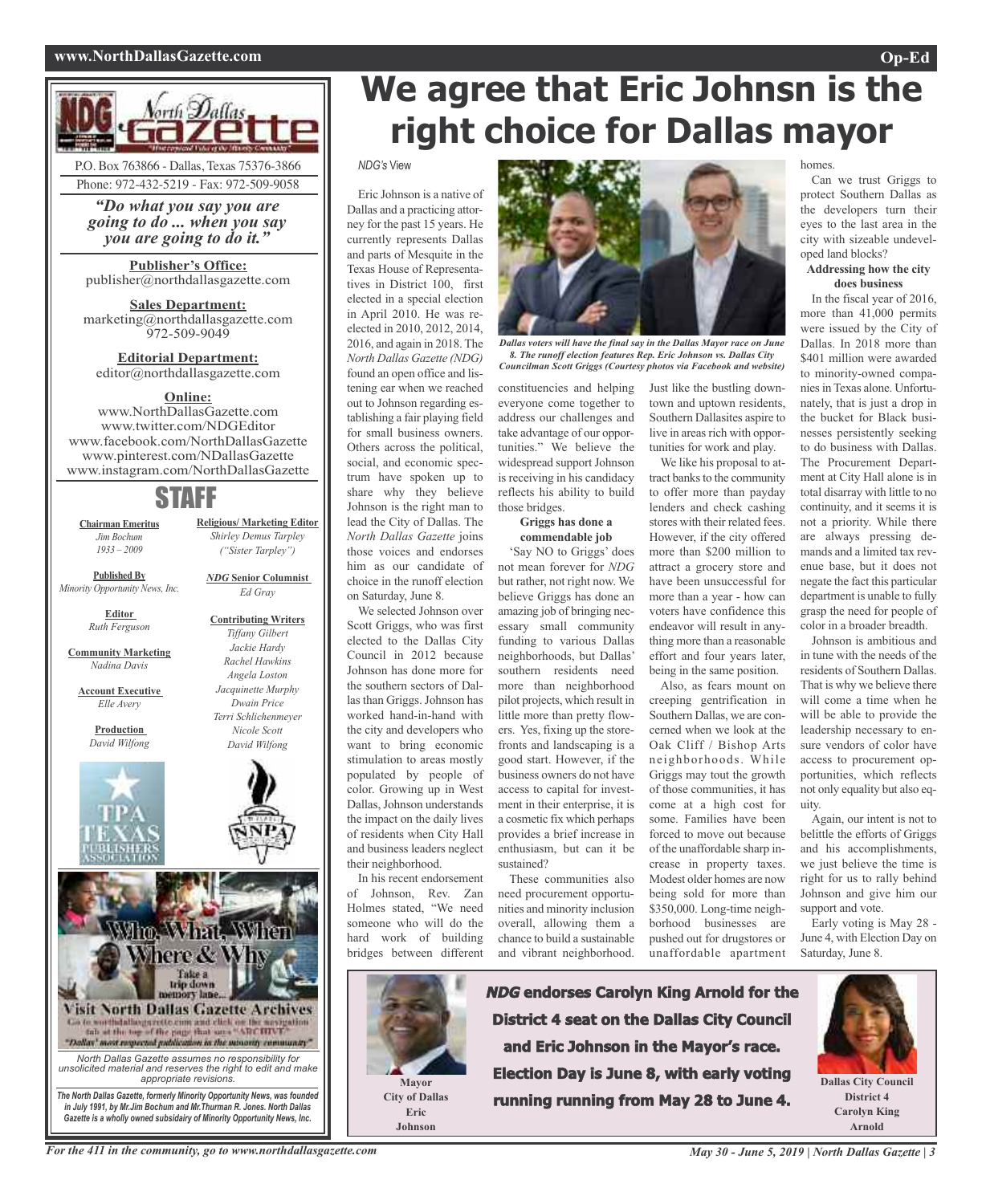#### **Health www.NorthDallasGazette.com**

# **2019 March of Dimes Graduate Nursing Scholarships awarded**

ARLINGTON Va -March of Dimes, the leading nonprofit for the health of moms and babies, has awarded its 2019 March of Dimes Graduate Nursing Scholarships to three exceptional nurses for post-graduate and doctoral studies in the field of maternal-child nursing. The announcement was made recently at the Annual Meeting of the American College of Nurse-Midwives (ACNM).

"Congratulations to these remarkable nurses for their outstanding commitment to the health of moms and babies in their communities" says Stacey D. Stewart, President and CEO of March of Dimes. "March of Dimes is proud to help these nurses continue their education at this important stage of their careers. With our graduate nursing scholarships, we also help ensure that more moms and babies

*Noelene Jeffers was one of three nurses awarded <sup>a</sup> 2019 Nursing Scholarship by the March of Dimes*

around the nation will get the highest quality care."

Noelene Jeffers of Washington, DC, is a registered nurse and certified nurse midwife and is currently a Robert Wood Johnson Future of Nursing Scholar at Johns Hopkins University School of Nursing in Baltimore, Maryland. Ms. Jeffers has worked in underserved

communities in the DC area for many years. Her goal is to become a nurse-midwife scientist who utilizes research to understand the multifaceted nature of maternal and infant health disparities found in communities of color in the United States and improve them. Ms. Jeffers has received special designation as the re-

cipient of the March of Dimes Margaret C. Freda Scholarship, established in 2016 to honor long-time March of Dimes National Nurse Advisory Council Chair Dr. Margaret Comerford Freda. This designation is given to the highest scoring scholarship applicant.

Emily Johnson of Lakeside, Arizona, is a registered nurse pursuing a Master of Science degree in nursing at the University of New Mexico, with a specialization in midwifery. Ms. Johnson served in the Peace Corp from 2011 to 2013, educating young women on health and advocating for women's rights. She has spent time as a perinatal doula for underserved women in the Baltimore area, and as a labor and delivery nurse and lactation consultant on the Navajo and Fort Apache Reservations. Through her work and studies, she has

developed an understanding of how intergenerational trauma, poverty, unresolved grief, and other stressors that Native American communities have faced predisposes them to increased rates of prematurity and poorer health outcomes.

Heidi Young-Blackgoat of Flagstaff, Arizona, is a registered nurse pursuing a Master of Science degree in nursing at Georgetown University in Washington, DC, with specializations in midwifery and women's health nurse practitioner. Ms. Young-Blackgoat has a vast range of experience with patients and families in the maternal health spectrum. She has provided care for babies in the NICU affected by maternal prenatal substance use. She has also worked extensively with vulnerable populations such as teens and immigrants for whom English is not their

first language. Most recently, she has focused on addressing the poor morbidity and mortality rates among women of color, including women in indigenous communities, by providing respectful and culturally-appropriate care.

Qualified applicants for the March of Dimes Graduate Nursing Scholarships are registered nurses currently enrolled in a graduate program in maternal-child nursing at the master's or doctoral level. Applicants must be a member of the ACNM, the Association of Women's Health, Obstetric and Neonatal Nurses (AWONN), or the National Association of Neonatal Nurses (NANN). Applications for the 2020 scholarships will be available in September 2019 on the March of Dimes website, marchofdimes.org/scholarship.

# **Five reasons you should consider a stand-up desk**

By Amy Alexander Richardson Chamber of Commerce

If you're like many professionals, you spend a significant portion of your day sitting at a desk. According to research, that's a problem.

In fact, multiple studies have linked a sedentary lifestyle with an increased risk of diabetes, cardiovascular disease and even cancer. Not surprisingly, sitting all day is associated with an increased risk of weight gain and obesity.

Fortunately, even if you have a desk job, you may not be desk-bound. Standing desks are becoming an increasingly popular choice

among office workers, offering a host of benefits. **Reduces lower back pain**

Sitting for hours puts a lot of stress on the body. If you suffer from back and leg pain, then you've likely noticed that the longer you sit, the more uncomfortable you feel. According to a study conducted by the CDC in 2011, standing can reduce back pain by 54 percent. Standing also promotes better circulation, helping to prevent leg pain.

#### **Prevents neck strain and decreases headaches**

If you're sitting in front of a computer monitor all day, then you probably find yourself straining your neck towards your monitor. This causes your spine to curve into a "C" shape, which has both short-term and longterm problems like disc damage, shoulder pain, pain in your neck, and headaches. When you stand, you restore a healthy "S" shape to your spine, reducing pain through your back, neck and head.

#### **Boosts energy**

Standing burns more calories and requires that the body put forth more energy, but that doesn't mean that your energy levels will take a hit. In fact, because standing promotes better circulation and allows your body to take in more oxygen, you feel better for longer. Simply standing while you work can give you the energy boost equal to a cup of coffee, without the crash that comes later. **Improves productivity**

Unsurprisingly, that energy boost leads to greater productivity. A study conducted by the Texas A&M Health Science Center School of Public Health showed that just by standing rather than sitting, office workers can improve their productivity by as much

#### as 46 percent. **It's part of a robust wellness program**

Many employers have recognized that implementing a wellness program that support workers' physical and mental health not only creates a better work environment, but it can help reduce out-ofcontrol healthcare costs, employee absenteeism and diminished productivity.

Transitioning to standing desks can drastically cut down on the number of hours that employees spend sitting, helping to prevent serious health problems.

These are just a few of the many benefits that standing desks provide for office

workers.While there are special considerations that need to be made (for example, hours of standing in place can result in foot and joint problems) making this transition and reducing the number of hours that you or your employees spend sitting is a simple way to boost morale and promote a healthy lifestyle.



inquiries1909@gmail.com



AUSTIN – The 2019 session of the Texas Legislature resulted in passage of bills that AARP Texas is calling on Governor Greg Abbott to sign into law to improve the wellbeing of older Texans and other consumers.

"I am deeply appreciative to the members and leaders of the Texas Legislature for their work on behalf of older Texans," said AARP Texas Director Bob Jackson. "Now we look to Governor Abbott to sign into law some incredibly good

bills."

Among the measures approved by the Legislature that AARP Texas is calling on the governor to sign into law are: **State Budget**

**House Bill 1:** The proposed new state budget includes funding for AARPbacked priorities, including monies to cover needed pay raises for frontline Adult Protective Services caseworkers and investigators, operate the Texas Lifespan Respite Care Program, See AARP, Page 5

4 | May 30 - June 5, 2019 | North Dallas Gazette Service of All in the community, go to www.northdallasgazette.com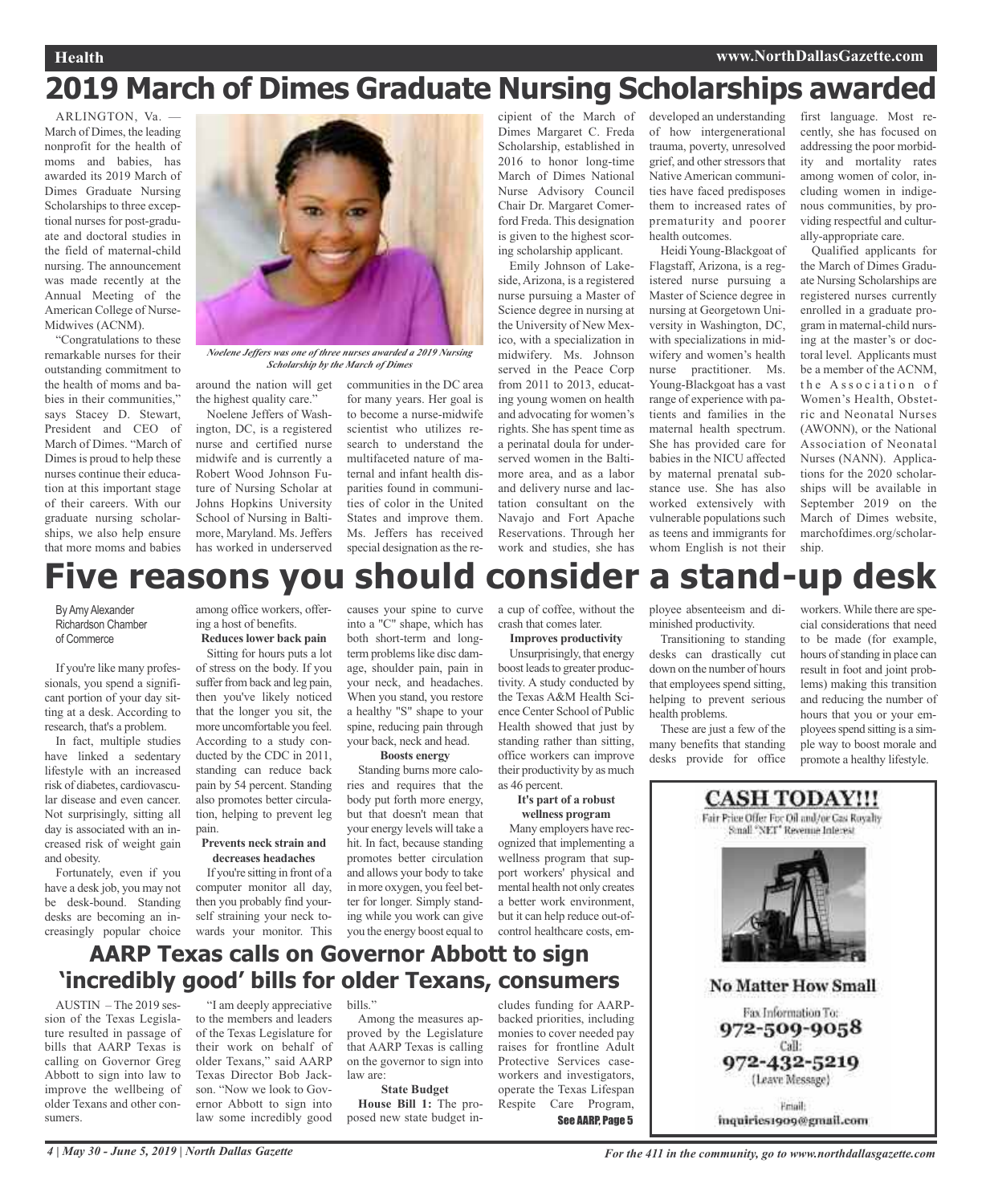# **Decision time for residents in the Dallas Mayoral Race**



The Dallas Mayoral runoff election of June 8 offers us a choice between State Representative Eric Johnson and City Councilman Scott Griggs. I give no endorsement but offer common sense. In the African American community, it appears Eric Johnson has strong sup-

port in the community, however, willAfrican-Americans confirm their support at the ballot box?

Representative Johnson offers his experience as a State Representative to enhance Dallas. City Councilman Scott Griggs, likewise, offers his experience as a Dallas Councilman as a reason to vote for him. Frankly, this election is a tossup.

In an unusual switch, the black candidate is the establishment candidate, and the white candidate is the out-

sider. Have black politicians finally arrived? There is no doubting Representative Johnson is qualified. However, the question is not Johnson's qualifications, but rather can the black community receive increased economic parity with the election of an African-American mayor?

This is not about white or black, it's about green. Whoever is elected, and yes the winner will come from the south of Trinity River, he must address the economic

removal of dangerous pipes. Representative Anchia continued his decade-long efforts to support exonerees by expanding the Tim Cole Act, which increased the assistance for wrongly incar-

"Individuals impacted by this bill lost decades of their lives due to failures of our justice system. While those lost years will never be re-

cerated Texans.

disparities separating north Dallas from south Dallas. Despite the election of any of these candidates, they must overcome the political culture that has left Southern Dallas relegated to a colonial outpost for the North Dallas political power structure.

We must look at gentrification, as the way developers seize cheap land of the colonized people of the "southern sector." Keep in mind colonies have two things that lead to their economic oppression, cheap land, and an exploitable workforce.

One election cannot remake Dallas, it does not matter, whether Scott Griggs or Eric Johnson is elected.If you have no grocery stores because you live in a food desert, or there is no adequate public transportation to get to the jobs outside of your neighborhood, then this election may not be for you and more likely you will stay home.

Symbolism, whether someone is black, or comes from the southern sector, just

won't do for me. Because at the end of the day, if you lost your home to gentrification, or if there is no food in your part of the desert, this election is merely window dressing. Window dressing on a home that is no longer affordable.

**Community**

These are the issues Dallas needs to address for the long term and that's Straight Talk.

*Ed Gray is a presidential s c h o l a r a t S o u t h e r n Methodist University. He is the host of The Commish Radio Show FBRN.net,*

### **Rep. Anchia passes several key bills during Eighth Session in the Texas Legislature**

AUSTIN - This week the 86th Legislature adjourned Sine Die with Chairman Anchia passing major legislation to increase pipeline safety, provide justice for exonerees, and promote good government.

"After a gas explosion in Dallas took the life of 12 year-old Linda "Michellita" Rogers, it became clear that we needed legislation to

protect Texas families from the dangers of deteriorating pipeline infrastructure," said Chairman Rafael Anchia.

House Bill 864 and House Bill 866 are on their way to the Governor for signature and will reduce the risk of deadly natural gas explosions. These bills strengthen reporting requirements, increase transparency, and dramatically accelerate the

# **AARP,** continued from Page <sup>2</sup>

which provides respite services for family members who care for a person of any age with any chronic health condition or disability, and to expand the Guardianship Compliance Program.

**Prescription Drugs**

**House Bill 2536:** As one of the nation's most aggressive drug-price transparency measures, House Bill 2536 requires drug manufacturers to turn over information to the state when the cost of a drug increases more than 15 percent in a year, or more than 40 percent over three years.

#### **Nursing Home Safety**

**House Bill 2050:** To improve nursing home safety and stop the overdrugging of nursing home residents, House Bill 2050 requires the written consent of nursing home residents or their legally authorized representative before antipsychotics are prescribed. Prescribers or their designee would also need to inform the resident or designee of the risks and benefits, as well as alternatives, to the antipsychotics.

**Guardianship Senate Bill 31:** Establishes a Guardianship Abuse Deterrence Program that gives courts the tools to ensure that guardians live up their important duty.

**Surprise Medical Bills and Freestanding ERs**

**Senate Bill 1264:** This landmark legislation would end surprise medical bills for Texans and establish an arbitration system for health care providers and insurers to resolve billing disputes.

**House Bill 1941:** would protect Texans from exorbitant charges in emergencies to stop price gouging at freestanding emergency rooms.

**House Bill 2041:** Reforms various marketing practices of freestanding emergency rooms in Texas by addressing terminology that can confuse consumers, such as whether they "accept" and "take" patients' health insurance.

**Advanced Practice Registered Nurses House Bill 278:** Signed by the governor on May 16,

House Bill 278 will improve access to health care by ending unnecessary monthly, face-to-face unnecessary meeting requirements that advanced practice registered nurses must currently have with overseeing physicians.

#### **Rural Broadband**

**House Bill 1960:** Signed by the governor on May 25, House Bill 1960 will improve access to high-speed internet to underserved areas. The bill establishes a Broadband Council in the governor's office.

**House Bill 2422:** To improve access to high-speed internet, House Bill 2422 would create a so-called "one dig" policy for Texas to help coordinate certain broadband projects at the Public Utility Commission of Texas.

#### **Training for Older Workers**

**House Bill 1074:** Ensures older workers are able to participate in workplace trainings. House Bill 1074 extends age-discrimination protections to include workplace trainings for workers age 56+.

paid, the state should assist in helping these innocent women and men regain a life of dignity," said Rep. Anchia.

The Representative continued to be a champion for good government in the 86th session. He passed Senate Bill 2018 (Senator West), that marked the final chapter of the corrupt Dallas County Schools, which was

mired in scandal with five individuals pleading guilty to federal corruption, and the payment of over \$4 million in bribes.

Chairman Anchia's effectiveness could be measured, not only by the bills he passed, but also by the growing influence of the Mexican American Legislative Caucus(MALC), which early on drew a line in the

sand that voter suppression and anti-immigrant policies would not be tolerated.

"This session commenced with the Secretary of State's attempted voter purge and nearly ended with the most harmful voter suppression legislation since the strict photo ID. By stopping both the voter purge and SB9,

See BILLS, Page 7

| Game # | Game Name / Odds                                            | s    | <b>Official</b><br><b>Close of</b><br>Game | End<br>Validations<br><b>Date</b> |
|--------|-------------------------------------------------------------|------|--------------------------------------------|-----------------------------------|
| 2081   | <b>Double Bonus Crossword</b><br>Overall Odds are 1 in 3.61 | S3   | 6/13/19                                    | 12/10/19                          |
| 2047   | 100X The Cash<br>Overall Odds are 1 in 3.27                 | 520  | 6/24/19                                    | 12/21/19                          |
| 2083   | \$250,000 50X Cashword<br>Overall Odds are 1 in 3.55        | \$10 | 6/28/19                                    | 12/25/19                          |
| 2117   | Super 7s Jackpot<br>Overall Odds are 1 in 4.92              | S1   | 7/24/19                                    | 1/20/20                           |
| 2106   | <b>Multiplier Mania</b><br>Overall Odds are 1 in 3.59       | S5   | 7/24/19                                    | 1/20/20                           |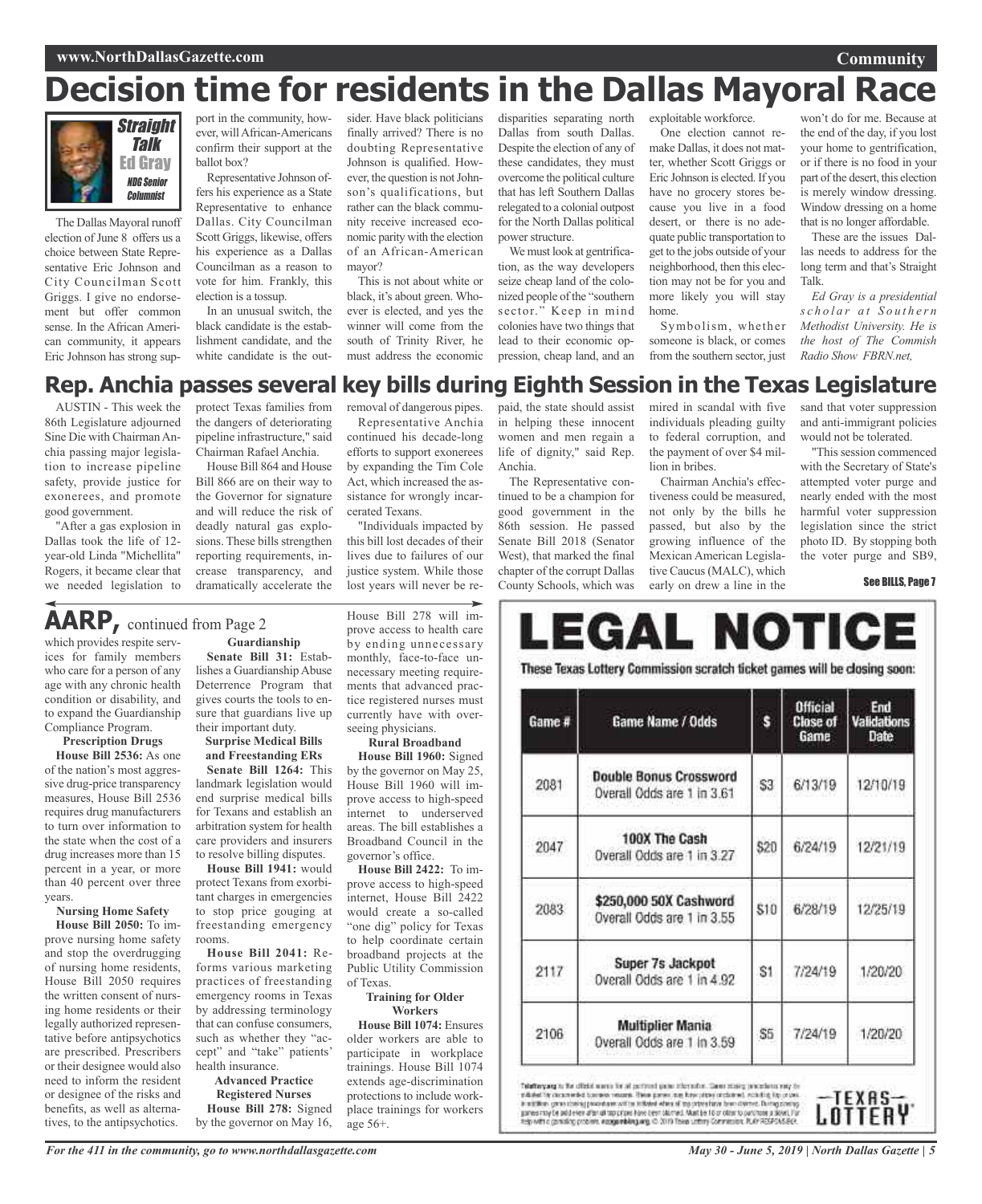# **UNCF, 70 organizations call for more classroom diversity**

ALEXANDRIA, Virginia — The Association of American Educators Foundation, a  $501(c)(3)$  educational foundation supporting the mission of the Association of American Educators (AAE), a national nonunion professional association, has sent a letter signed by more than seventy-five education organizations to Secretary of Education Betsy DeVos and leaders in Congress calling for their help in addressing the lack of teacher diversity in our nation's classrooms.

The letter, citing federal data and university studies, reports that 53 percent of public school students are children of color, while only 18 percent of teachers identify as a person of color. Studies reveal this disparity causes overall lower student achievement and outcomes, especially in populations of at-risk students and students of color.

The letter states, "We believe that increasing teacher diversity elevates the teach-



**JACKSONVILLE, Fla. Harold Jones, a paralegal specialist and diversity officer at Navy Medicine Support Command, reads to firstgrade students at Timucuan Elementary School as part of a Navy Medicine Support Command-sponsored community service volunteer program at the school. (U.S. Navy photo by Mass Communication Specialist 1st Class Bruce Cummins/Released)**

ing profession and improves the lives and outcomes of all students," and calls on all parties involved to play a role in addressing the problem and volunteers the services of the undersigned organizations to help Congress and the Department of Education determine how proposed regulations and legislation may increase or decrease teacher diversity.

"Our teaching population is not reflective of the students they serve, which is no fault of the good women and men in teaching today," explains Colin Sharkey, Executive Director of AAE and AAE Foundation. "We know this lack of racial diversity can have a devastating effect on the academic achievement of students of color and it means countless persons of color are dis-

couraged from choosing education, which has a negative impact on the profession.'

The United Negro College Fund (UNCF), the nation's largest and most effective minority education organization, was the first to join the effort. UNCF Vice President of K-12 Advocacy Sekou Biddle, who cosigned the letter with Mr. Sharkey, stated, "UNCF is dedicated to improving outcomes for African-American students to ensure they are well-equipped to enter and succeed in college; and we are committed to working with AAE to develop sound and effective solutions to diversify the teacher workforce."

Seventy-five education organizations representing teachers, preservice teachers, school counselors, education staff, principals, superintendents, charter school leaders, education reformers, tutors, and teacher educators have signed the letter. The list of

signatories includes National Association of Secondary School Principals, National Association of Elementary School Principals, National Network of State Teachers of the Year, National Alliance for Public Charter Schools, Diverse Charter Schools Coalition, Educators Rising, Branch Alliance for Educator Diversity, National Council for the Social Studies, National Association of Special Education Teachers, Organization of American Historians, American Association for Employment in Education, Association of Teacher Educators, American Association of Physics Teachers, Kappa Delta Pi, Thomas B. Fordham Institute, and Educators for Excellence.

Sharkey highlighted the variety of signatories, "That such a broad range of organizations can come together and endorse a single statement reflects the seriousness of the issue and the selfless commitment of the

signatories to advocate for what is best for students."

McKenzie Allen, AAE Foundation's Director of Advocacy and an educator who taught at schools serving mostly students of color, reflected, "Sixty-five years after the Brown v. Board of Education decision we are still failing to provide an equitable education for all students, especially students of color. We can and must address this problem."

"We believe the collective effort of these signatories and other organizations committed to this issue will lead to solutions improving pathways for the next generation of educators and addressing issues of morale, training, and support disproportionately impacting teachers of color but too commonplace for all teachers," added Sharkey.

More information, including the full letter text, list of signatories, articles and studies cited in the letter, is available at aaeteachers.org/diversity.

# **Survey: Teen girls' interest in STEM careers declines**

A new survey by Junior Achievement(JA) conducted by the research group Engine shows that only 9 percent of girls between ages of 13 and 17 are interested in careers in STEM (Science, Technology, Engineering and Math). This is down from 11 percent from a similar survey in 2018. Teen boys'interest in STEM careers increased slightly to 27 percent, up from 24 percent in 2018. The survey of 1,004 teens was conducted fromApril 16 to 21, 2019.

"The decline of interest in STEM careers is disappointing given how much emphasis is being placed on promoting STEM to girls," said JA Dallas President Jan Murfield. "One element that may need to be emphasized more

is ensuring that STEM professionals are serving as role models and working with girls in educational settings as part of these initiatives."

A 2009 study from MIT indicates that young people are interested in STEM at an early age, but begin to lose interest as they become older due to a lack of interaction with mentors and role mod-

els in the STEM fields. A way Junior Achievement is addressing this is by bringing STEM professionals into classrooms to deliver the organization's career-readiness programs.

Other findings from the survey include:

- 85 percent of teens say they know what kind of job they want after graduation, down slightly from 88 percent in 2018.

- While girls' interest in STEM careers like engineering, robotics and computer science declined, their interest in careers in the medical and dental fields increased to 25 percent, up from 19 percent in 2018.

- Half of all teens (51%) expect to work this summer. However, more than twothirds of 16- and 17-year-olds (69%) expect to have a summer job.

- Top summer jobs include retail (26%) and food service (26%).These are followed by outdoor work (17%) and babysitting/child care (14%). Very few (5%) anticipate working in an office over the summer.

## **Texas Legislature accomplishes top priorities before 2019 session concludes**

By Richard Lee Texas Senate News

(AUSTIN) The 86th Legislative session concluded Monday, with lawmakers delivering on a promise made by state leadership back in January: sweeping school finance and property tax reform.

"In my inaugural address I said that this will be the session we enact historical school finance reform by putting more money into the classroom, paying our

teachers more, reducing recapture and cutting property taxes," said Governor Greg Abbott in a press release issued late Saturday. "Tonight, without a court order, the legislature did just that by passing one of the most transformative educational bills in recent Texas history."

The two bills saw final passage in both chambers Saturday evening. The first, HB 3, was shepherded through the process on the Senate side by Education

Committee Chair and Friendswood Senator Larry Taylor. He said it represents groundbreaking reform for an education system that has lagged behind the changing needs of Texas schoolchildren.

"What we are doing here today…will move us towards continued prosperity for this state," he said. In all, the bill would put \$4.5 billion more into the classroom. This money would flow through funding formulas, and would direct

more to students with economic disadvantages, those still learning English, and those with dyslexia. It would create an optional July term for eligible students and full-day, quality Pre-K programs for students from low-income backgrounds. The only outcomes-based funding in the final version would reward schools for every student they graduate ready for college, the workforce or the military.

Teachers would see a

salary increase, but it wouldn't be the even, across-the-board \$5,000 originally included in the Senate version. Instead, it would create a mechanism by which teacher pay would increase whenever the legislature ups the basic allotment, the fundamental variable in school formula funding.

HB 3 would raise that more than \$1,000, to \$6,160, of which nearly a third must go towards salaries for non-administrative public school employees. Districts would also have the option of developing a system to identify their best teachers and pay them more, but that system couldn't factor in results from state accountability tests. There are also incentives for teachers who are willing to teach at highneed or rural campuses.

Administrators will have flexibility in how these funds get distributed, so the

#### See SENATE, Page 7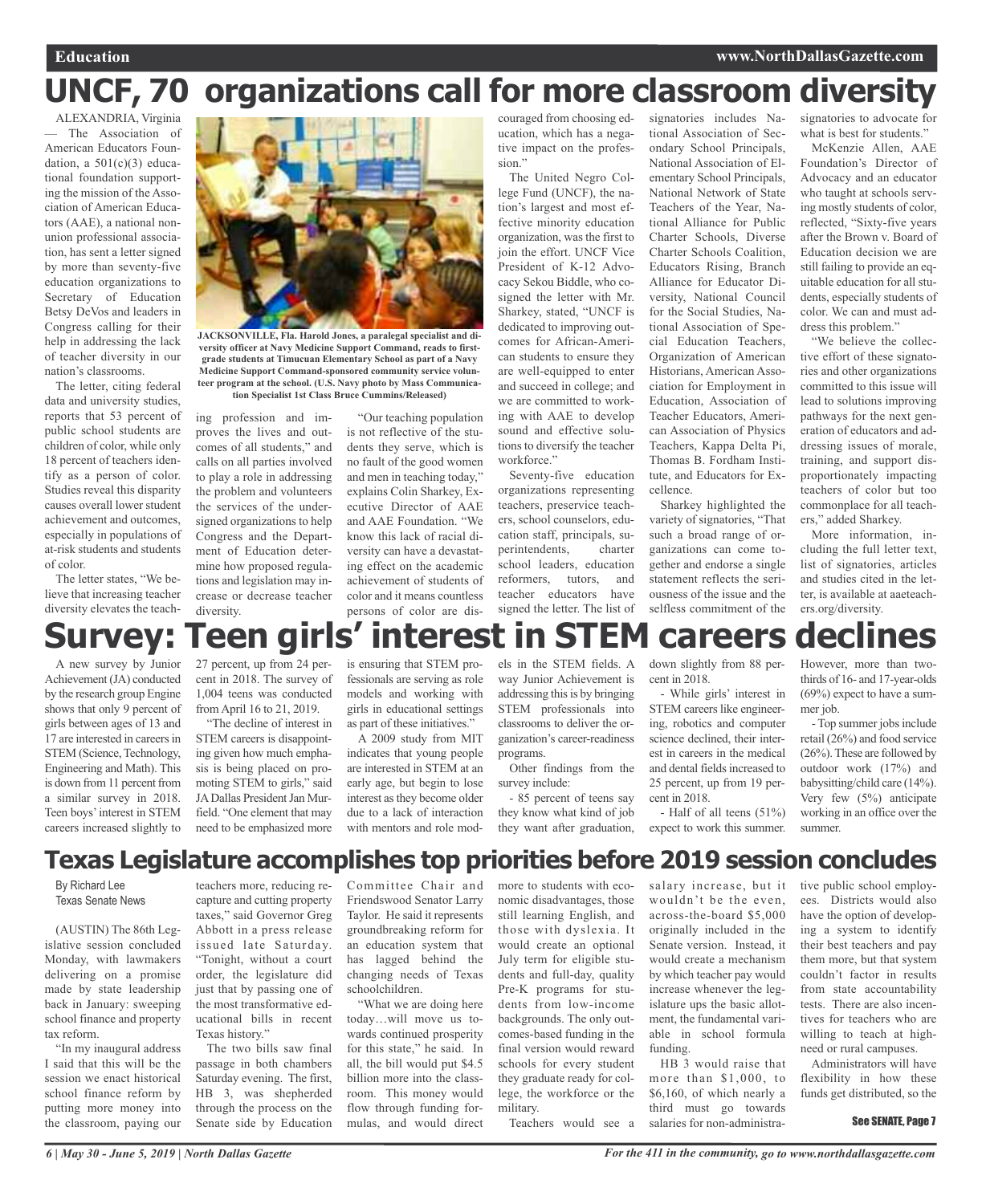#### **WAW.NorthDallasGazette.com Irving** / **Carrollton** / **Plano**

# **Carrollton reports first positive West Nile mosquito trap of the season**

Dallas County Health and Human Services (DCHHS) has confirmed one mosquito sample testing positive for West Nile Virus (WNV) in Carrollton. This sample was collected from the mosquito management area 7A. Area 7A is located between S. Broadway Street, Whitlock Lane/Keller Springs Road, Josey Lane, and Belt Line Road. This area can be viewed in detail at cityofcar-

rollton.com/westnile. The City of Carrollton conducts mosquito trapping in seven areas of the city each week of the mosquito season, May-October, and has collected 21 samples so far this year.

Carrollton Animal Services will conduct groundbased spraying in the neighborhoods outlined above, weather permitting, Tuesday, May 28 and Wednesday, May 29, beginning around 9 p.m. and continuing until completed. Spraying will not be conducted in the event of wind speeds in excess of 15 mph or inclement weather.

Cory Heiple, Environmental Services Director, encourages citizens to practice the '4Ds' to reduce the risk of WNV:

• DEET All Day, Every Day: Whenever you're outside, use insect repellants that contain DEET, picaridin, or oil of lemon eucalyptus.

• DRESS: Wear long, loose, and light-colored clothing outside.

• DRAIN: Remove all areas of standing water in and around your home.

• DUSK & DAWN: Limit outdoor activities during dusk and dawn hours when mosquitoes are most active.



# **Irving ISD, Parks & Rec add lunch program to camp offerings**

Irving's Parks and Recreation Department will provide healthy meal options to complement the schedule of exciting summer camp activities at four recreation centers (Georgia Farrow, Lee Park, Northwest Park and Senter Park). The program is offered in cooperation with Irving Independent School District (IISD), Texas Department of Agri-



culture and a federal grant funded by the U.S. Department of Agriculture.

Youth, ages 18 or younger, are eligible to participate in the program. Lunch preparation and delivery will be administered by IISD Monday through Friday. Hot and cold meals include one meat, two vegetables/fruit, bread and milk.

Lively Pointe only serves afternoon snacks. Call recreation centers for more details.

Irving Parks and Recreation provides a full-time day camp program throughout the summer, offering 10 one-week sessions for children. Eligible campers must currently be attending kindergarten through fifth grade during the 2018-19 school year.

The first day of camp is Monday, June 3. Camp hours are 7 a.m. to 6 p.m., Monday through Friday, excluding holidays.

Offered at six different locations throughout the city, Summer Splash Camp is designed to keep children active and engaged. Activities include swimming, arts and crafts, sports, video games, and awesome twice-a-week field trips to places such as Six Flags Over Texas, Main Event family entertainment centers, Texas Rangers baseball games, Medieval Times and local zoos.

A valid Irving Parks and Recreation (IPAR) identification (ID) card is required for registration. Each session is \$100 per camper, and session fees include all field trips, camp T-shirt and morning and afternoon snacks. A free lunch program is offered at all locations except Mustang Park Recreation Center.

# **Plano Parks named Best in Texas, ranked 15th in the nation**

Plano Parks and Recreation retained its title as the highest-ranking parks system in Texas, according to a recent Trust for Public Land (TPL) report. The department was ranked 15th out of 100 of the U.S.'s largest cities for park access and quality in the TPL's 2019 Parkscore Index. Cities are awarded points

based on the TPL's analysis of four important characteristics of an effective park system: acreage, investment, amenities, and access.

Approximately 75% of Plano residents live within a 10 minute walk of a park. The department continues to expand and enhance its services with new parks, playground renovations, trail connections and educational programming.

Three new parks include: • Windhaven Meadows Park: This 123-acre park will include a splash pad, all-abilities playground, dog park, passive open space and trails. • Dog Park at Bob Woodruff Park: A new dog

by Houston Senator Paul Bettencourt, would create a similar limit for most municipal tax rates, at 3.5 percent. That bill also includes a number of transparency and taxpayer education provisions. If voters approve no rate increases above these new limits, it would save an estimated \$980 milpark is expected to open later this year.

• Glasscock Park: A future 7.11 acre park site named after former City Manager, Bruce Glasscock.

"Plano's parks provide residents with a sense of place, instilling in them a unique sense of pride for the community in which they live,"

lion in property taxes statewide by 2024.

"This is astonishing tax relief," Bettencourt said of the two bills.

Following passage of both measures, Lt. Governor Patrick thanked the Speaker of the House, the Governor, and both chambers for working together to

Finally, Rep. Anchia was named Chair of the newlyformed House Committee on International Relations and Economic Development (IRED) by Speaker Dennis Bonnen. The IRED Committee heard over 100 pieces of legislation, from both the House and the Senate.

tor. "Our department plays a tremendous role in maintaining the quality of life that makes people of all ages and abilities want to live, work and play here, and we take that role very seriously. It's humbling to know our amenities touch the lives of

said Robin Reeves, Plano Parks and Recreation direc-

Plano Parks and Recreation is a four-time National

so many in so many ways.'

Gold Medal award winner and has been a nationally accredited agency since 1994. Today, it is one of only 15 parks and recreation agencies in the State of Texas and 168 in the nation to hold this accreditation.

## **SENATE**, continued from Page 6

actual amount of increased pay will vary district to district. In all, the bill puts about \$2 billion towards teacher and other public school salary increases.

The bill would also reduce local school property tax rates by an estimated 13 cents per \$100 valuation by 2021, providing more than \$5 billion in property tax relief within 2 years. It also seeks to rein in rate growth by requiring districts to seek voter approval if they wish to exceed a 2.5 percent rate increase in any year. SB 2,

MALC protected the right ico border was removed **BILLS**, continued from Page 5

to vote of thousands of Texans." MALC was most effec-

tive in the final days of session when an attempt to fund federal surge operations along the U.S. - Mex-

from the appropriations bill. The surprise addition of \$100 million in the emergency budget was immediately rebuffed after it was argued that these funds would bring Texas' bill for

border security to an alltime high for redundant outcomes.

"While last session MALC had to lead the fight against anti-Latino bills, this session we played a proactive role in managing the house and passing big bills," added Anchia.

accomplish a landmark session.

> "This is truly an historic evening," he said. "It's going to save taxpayers a lot

of money, give teachers more money and change the way we educate students and finance and make us number one in the country to lead on education re-

In addition to his leadership of IRED, Chairman Anchia sponsored a number of bills related to economic development. Notably, House Bill 4347 provided much needed reform to the current convention center hotel tax rebate program. Six cities have used the pro-

#### form."

The Legislature is scheduled to reconvene again in January of 2021, when lawmakers will see how well these education and property tax reforms worked over the 19-month interim. Until then, the Senate stands adjourned sine die.

gram and the State of Texas is projected to receive a 2 to-1 return on investment from these tourism projects. HB 4347 accomplishes three goals: creates tourism jobs, stimulates the Texas economy, and reforms an important tax rebate program.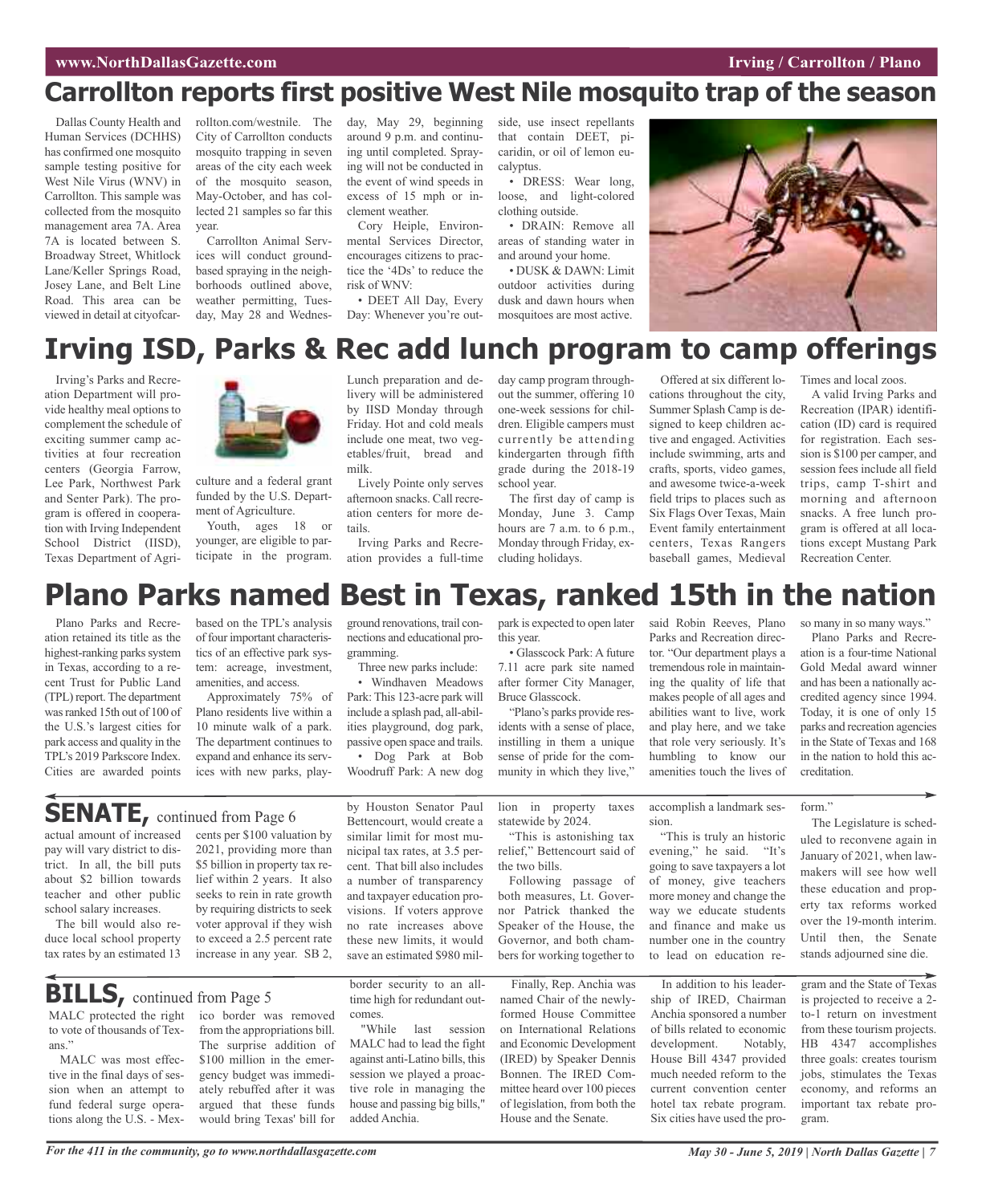#### **City Briefs**

#### **Arlington**

Don't miss the Texas Numismatic Association Coin and Currency Show from May 31 to June 2, from 9 a.m. to 6 p.m. at Arlington Convention Center, in Arlington. Coin and currency dealers from across the country will be buying and selling rare coins, currency, gold and silver. The show also includes free educational exhibits, free youth auction, gold coin raffle and Scout Merit Badge program. Also: grading services and free appraisals. Kids under 18 admitted free. For more information visit http://tna.org.

#### **Dallas**

The DreamHack Dallas 2019 will be held from May 31 to June 2, at Kay Bailey Hutchison Convention Center, In Dallas. DreamHack Dallas will feature all the core content of a DreamHack festival, such as the BYOC LAN, e-sports

and PC for \$87-\$373. The Dallas Festival of Books and Ideas: The Literary Cityplace will take place from May 31 to June 1, at Interabang Books, in Dallas. Shape the future of Dallas through powerful ideas at the fifth annual Dallas Festival of Ideas. Since 2015, the city-wide event

dees also can rent monitors

tournaments, cosplay, live music an expo area and more. Plus, the 2019 event will include CORSAIR DreamHack Masters, which will bring together 16 of the best teams in the game Counter-Strike: Global Offensive for a large-scale arena tournament, with a \$250,000 prize pool. A Madden NFL 19 Tournament will be open to anyone attending the festival with prizes totaling \$25,000. General admission day passes are \$30, and 3-day festival passes are \$69. Bring Your Own Computer tickets start at \$87. Attenhas aimed at shaping the city of the future by igniting, uniting and energizing Dallas residents. Join nationally known speakers and prominent local leaders as they present and discuss ideas to unite and energize the city. Be a part of "The Connected City." The 2019 event features a new look and incorporates the Dallas Book Festival into its programming. A celebration of books and authors will be the capstone event on Saturday of this first-ever Dallas Festival of Books and Ideas. 2019 schedule:

— May 28 - The Physical City at UT Dallas Center for BrainHealth Brain Performance Institute 2200 W. Mockingbird Lane.

— May 29 - The Welcoming City at The Dallas Institute of Humanities and Culture

— May 30 - Science in the City at UT Southwestern Medical Center, T. Boone Pickens Biomedical Building, 6001 Forest Park

#### Road.

— May 31 - The Literary City at Interabang Books, 10720 Preston Road.

— June 1 - Summer in the City at Dallas Public Library, 1515 Young St.

— June 1 - The Inspired City at Dallas Museum of Art, 1717 N. Harwood St.

Don't miss Freedman's Town to Botham Jean: Stories for Racial Healing on June 1, starting at 1 p.m. at Bachman Lake Branch Library, in Dallas. Seven Dallasites share their personal stories about racial divide in Dallas over the decades. The show is directed by master storyteller Dr. Njoki McElroy and produced by Oral Fixation, the popular storytelling series. Admission is free. Storytellers include Jeremy Bonner who was a friend of Botham Jean, who was shot and

killed in his apartment by an off-duty Dallas police officer in 2018.

#### **Garland**

The Garland Sounds of Summer Concert Series will take place from May 31, to June 12, at Historic Downtown Garland. Garland's Sounds of Summer Concert Series returns with free, family-friendly concerts under the beautiful Texas stars. The concerts are scheduled every other Friday, May 31 through July 12. Festivities begin at 7 p.m. with an assortment of vendors selling food, drinks and more. Bring chairs and/or blankets for comfortable seating during the concert. The evening ends with a fireworks display.

This event will feature Back in Black (AC/DC Tribute Band).



#### **Irving**

Travel the world without leaving Irving at the sixth annual Canal Fest, which will be held on June 8, from 2 p.m. to 10 p.m. in the Levy Event Plaza, 501 E. Las Colinas Blvd. Each year, Canal Fest celebrates world cultures through dance, music, art and food. Those attending are encouraged to ride the DART Orange Line to the Las Colinas Urban Center Station. A free shuttle will provide transportation between the station and the event.

### **Irma Rangel Young Women's Leadership School in Dallas Celebrates College Selection of Senior Class**

Young Women's Preparatory Network (YWPN), the largest network of all-girls public schools in the nation, held a College Signing Day event at Irma Rangel Young Women's Leadership School in Dallas to celebrate the graduation and college selection of more than 60 seniors. The girls celebrated their college selections in front of family, friends and special guests.

"This fall, I am attending The University of Texas at Arlington as a Terry and Honor student. Senior Signing Day for me is not only a way to express and share my joy with the Class of 2019 but to encourage other classes that they can also achieve," said Irma Rangel student Jacqueline Hernandez, who will attend the University of Texas – Arlington in the fall. "Senior year was a gateway for me to step into new challenges of applying for colleges and scholarships. I am excited to show

*8 | May 30 - June 5, 2019 | North Dallas Gazette*



*Irma Rangel students in Dallas celebrated the announcement of their college choices (Courtesy photo)*

on Senior Singing Day how challenges are worth the fight."

2019 Graduating Senior Class Statistics

• 61: The number of girls graduating – 100 percent of the senior class

• 48 (79%) are first generation college students

• 25 (41%) are first generation high school graduates • 100% of seniors were ad-

mitted to a 4-year institution The graduates were offered \$6 million in scholarships to-date to these col-

leges and universities. Onehundred and thirteen colleges and universities have extended offers of admission to at least one student in the Class of 2019.

The first graduate in Irma Rangel history will go directly to an international institution for college at Yonsei University, Underwood International College in South Korea.

One graduate is a Grissom Scholar at Centre College

See RANGEL, Page 9



*For the 411 in the community, go to www.northdallasgazette.com*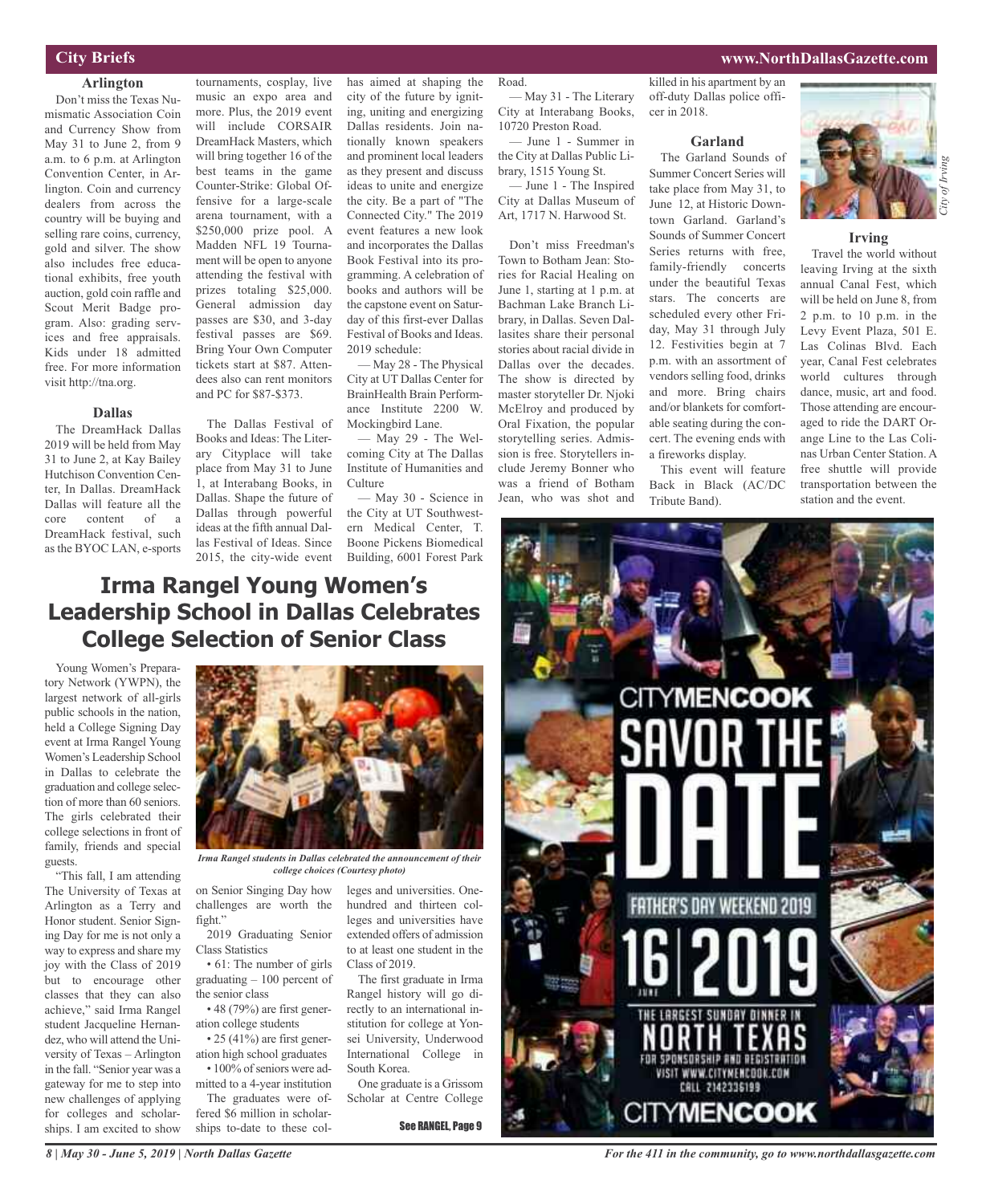# **Film Review: John Wick: Chapter 3 — Parabellum**

By Dwight Brown NNPA Film Critic

Should the glorification of gun violence, as depicted in this action/thriller, become a thing of the past? Is that notion worth a discussion? Think on it.

John Wick is back. In Chapter 3of this ultra-violent franchise, this assassin digs deeper and deeper into an underworld of hit men and women who are greedy for conquests and money.

Stunt double (The Crow, Matrix) turned director Chad Stahelski (John Wick, John Wick: Chapter 2) starts this tale of lawlessness and adjudication with Wick knee-deep in action. He's running pigeon-toed down rain-soaked streets, across Times Square, through traffic. Before you can take a breath, a hit is put on him with a \$14M bounty. What did he do? He knocked off a member of an assassin's organization, The High Table, in the wrong place.

That kind of loot brings more killers out of the woodwork than roaches scoping out a piece of cake on a kitchen counter. The dude is "excommunicado." He's the prey, and the hunters want him dead, not alive.

Hopefully the Stuntman's Association and Stuntwoman's Association demanded bonus payments for the 90 body doubles in this movie. Whatever the lead stars can't do, they do with a verve and athleticism that is astonishing to watch.

The action in this crazed ode to human destruction,



*Keanu Reeves in John Wick Chapter 3 Parabellum (Courtesy photo)*

whether it's on horseback or motorcycles or in a hotel or souk, is some of the most mind-boggling and kinetic that's ever been displayed on-screen. The level of carnage is startling—if not overwhelming. Gunshots pierce bodies, heads, knees and throats. Again, and again.

Keanu Reeves as Wick is 30% a punching bag and 70% an aggressive warrior. Martial arts. Gunplay. Reeves convinces you completely that Wick is the professional all other killers look up to. There is no franchise, as we know it, without him. He dominated The Matrix, and now this.

Ian McShane is back as Winston, the haughty proprietor of the Continental Hotel. He runs his business but is under the thumb of a syndicate that calls the shots and enforces their rules. His right-hand man Charon is played with stern conviction by Lance Reddick (The Wire). Add into the mix: The Adjudicator (Asia Kate Dillon, Orange Is the New Black), who implements consequences. The stealth killer Zero (cult icon Marc

Dacascos, lately of Hawaii Five-O) and his deadly ninjas. A local NYC neighborhood leader, Bowery King (Laurence Fishburne). And a Belarusian ballet master named The Director (Anjelica Huston).

The biggest surprise, in a perfectly cast movie, is Halle Berry as Sofia. She plays an old acquaintance of John's and he needs her help. Initial scenes between the two sitting at a coffee table are dull, like a secondrate acting class. But oh heavens, when the fighting begins Berry pulls out her A-game and is more vicious than a rabid dog. Speaking of which, her performance is enriched greatly by the appearance of two Belgian Malinois. That canine breed was reared to be herders but are now used for policing and protection. Berry and her two four-legged weapons are integral to this chapter and help make it more unique that the other two. In fact, if Sofia gets a spin-off, a legion of fans will follow her.

Tip your hat to: Cinematographer (Dan Laustsen, The Shape of the

**RANGEL,** continued from Page <sup>8</sup>

**Enter to Win!**

**Ticket Giveaway**

(only 10 are awarded nationally).

Three students are Terry Foundation Scholars who will attend UT Arlington, Sam Houston State University and the University of Texas at Dallas.

One member of the senior class is the only senior in the country to be offered the Goizueta Scholar at Agnes Scott College.

Nineteen students received State Fair of Texas scholarships.

One student was offered the Richard D. Cohen Scholar at Boston University.

camerawork, rich lighting and saturated colors. The musical score (Tyler Bates, Joel J. Richard), it punches up the frenzy with every note. Spot-on editing (Evan Schiff, John Wick: Chapter 2), footage is cut so tight it doesn't give you time to gasp for air. Evocative production design (Kevin Kavanaugh), art direction (Ian Bailie, Teddy Setiawan, Chris Shriver) and set decoration (Letizia Santucci, David Schlesinger) that collectively give the film a masterful look and feel.

Chad Stahelski creates a world all his own, taking style hints from filmmakers like John Woo (A Better Tomorrow), Chan-wook Park (Oldboy) and Sam Peckin-

Water), for his dynamic pah (Straw Dogs). Few directors are this deft at creating a wall of violence that intensifies right up to the end. It's stunning, relentlessly vicious, soulless and well-planned. The script (Derek Kolstad, Shay Hatten, Chris Collins and Marc Abrams) dishes it out, and Stahelski shovels it to the audience, as John Wick: Chapter 3 – Parabellumbuilds to a chaotic ending. Fight after fight. Gun battles in rapid succession. And more climaxes than a couple on a honeymoon.

You have to admire the spectacle, the rampant, grotesque brutality. If you can't, at least the target audience of action/thriller/martial arts fans will. They'll be euphoric.

But questions arise. "Should impressionable tweens and teenagers be allowed to see this mindnumbing violence?" "How will they process it if they do?" "Is an 'R' rating (parents must accompany anyone under age 17) appropriate? Would an "NC-17" rating (no one under 17 can see this film) be more fitting?

After weary adult filmgoers stumble out of the theaters, those issues may arise as they chat over a stiff drink, try to calm their frayed nerves and say to themselves: "WTF?"

*Visit NNPA Newswire Film Critic Dwight Brown at DwightBrownInk.comand BlackPressUSA.com.*



*to the the hottest events in Dallas/Fort Worth!!!!*

*Do you have an upcoming event? Contact NDG Entertainment at marketing@northdallasgazette.com*

*May 30 - June 5, 2019 | North Dallas Gazette | 9*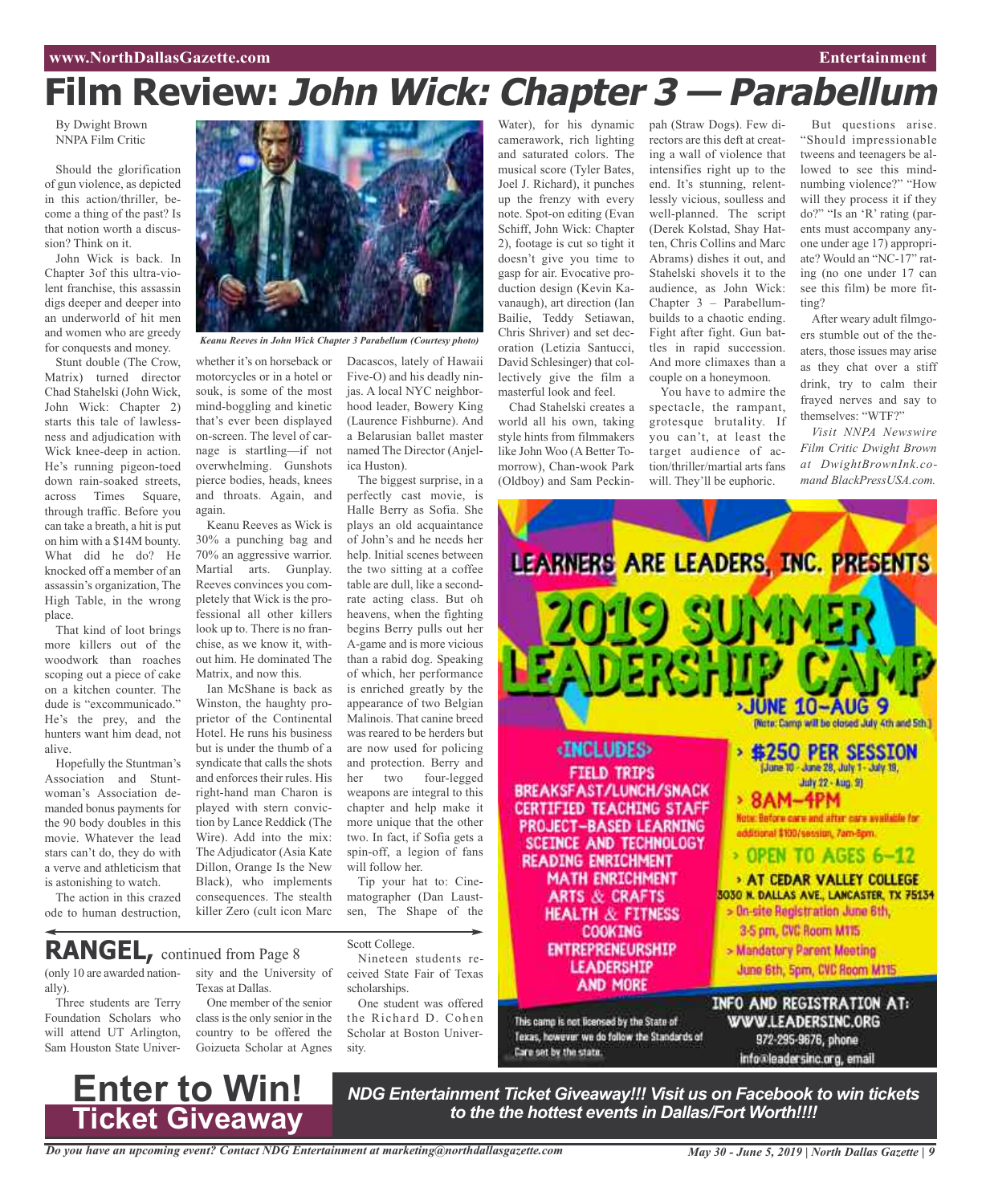## **NDG Entertainment: Savory foods, Pride, and old traditions this weekend in DFW**

#### **Addison**

You can't miss **Taste Addison** from May 31 to June 2, at Addison Circle Park, in Addison. Taste Addison comes to Addison Circle Park, bringing with it some of the city's most popular restaurants to serve food and drinks. There's also live music each day of the event. This year's performers on May 31 are country artists Walker Hayes ("You Broke Up With Me") and Josh Abbott Band ("She's Like Texas"). On June 1, Deep Blue Something ("Breakfast at Tiffany's"), Spin Doctors ("Little Miss Can't Be Wrong"), Plain White T's ("Hey There Delilah"), Smash Mouth ("All Star") and the All-American Rejects ("Gives You Hell") take the stage. Performances by tribute bands are planned for June 2. Tickets



on May 31 and June 1 cost \$15 for adults, \$5 for kids 6-12. Admission is free for kids 5 and under. VIP tickets are also available, and those include drink and food vouchers, special restrooms and a good view of the concert stage. On June 2, admission is free for all ages.

#### **Dallas**

Mark your calendars for **Dallas Pride 2019: Miller Lite Music Festival** on June 1, at Centennial Hall at Fair Park, in Dallas. Dallas Pride weekend kicks off with a daylong festival at

Fair Park featuring live entertainment, community and vendor booths, pet adoptions, a Family Pride Zone for children and Teen Pride area. Performers include Estelle, Ada Vox, IDT Band, Hip Van Winkles, Roommates and the Rose Room cast. Festival activities take place rain or shine in the Centennial Building, Automotive Building and the Esplanade. Tickets are \$10 adults / \$5 teens 13-17 / free for children 12 and younger. The 36th annual Alan Ross Texas Freedom Parade takes place on Sunday, June 2, at 2 p.m. Parade route will encircle the Cotton Bowl. The parade is free for spectators.

Explore all there is to see at **Voly in the Park**, in June 1, from 11 a.m. to 2 p.m. at Klyde Warren Park, in Dallas. Join VolunteerNow for the Fifth Annual Voly in the Park, a free outdoor festival designed to connect people with 75 nonprofits to find their perfect volunteer opportunity. This free, familyfriendly event is the largest volunteer festival in Dallas, and features hands-on volunteer projects, nonprofits across all cause areas, and live entertainment.

You must see **TITAS/Dance UNBOUND: Command Performance** on June 1, starting at 7 p.m. at Winspear Opera House, in Dallas. A star-studded cast of international dancers from Alvin Ailey American Dance Theater, MOMIX, PILOBOLUS and New York City Ballet to blazing hot dancers from The Cher Tour and Cirque du Soleil perform at this annual

event. More information visit www.attpac.org.

#### **Lewisville**

Experience old traditions at **Fiesta Charra**, on June 1, from 3 p.m. to 10 p.m. at Lewisville Rodeo Grounds, in Lewisville. Experience the traditions of Old Mexico at Fiesta Charra. See a charreada (Mexican rodeo) demonstration, ballet folklorico and the dancing horses of the charra riders. La Reunion Nortena will headline the music lineup which also includes a Juan Gabriel tribute and a Mariachi group. In addition to the horse-specific events, there will be Ballet Folklorico dancers, traditional children's games and attractions, food trucks and concessions. Admission is free.Limited public parking at the rodeo grounds will be available for \$10, benefiting Festival de Cine Latino Americano. Attendees also can park along the street where it's legally permitted; at North Point Church, 422 N. Mill Street; and at Lewisville City Hall, 151 W. Church Street. A free shuttle service will be running all day from the east parking lot of City Hall.

#### **Plano**

Celebrate the **Happy Birthday Plano Party** on June 2, from 12 p.m. to 2 p.m. at Texas Pool, in Plano. Celebrate Plano's 146th birthday at the iconic Texas-shaped pool. Enjoy special treats (while supplies last), sign an oversized birthday card and enter to win a Texas Pool Tshirt.

# **Jubilee Theatre announces upcoming 2019-2020 season**

FT WORTH – Jubilee Theatre, one of the longest running African-American theaters, announces their 39th Season. Under the new direction of Artistic Director D.Wambui Richardson, Season 39 has been titled Shades of Us which embodies the diversity of voices and styles included in the upcoming season that includes both plays and musicals.

"Truly it has been an honor and pleasure to craft my first season at Jubilee." said Richardson. It was Ossie Davis, who said, "I find, in being black, a thing of beauty: a joy; a strength; a secret cup of gladness." "In this cup you will find the many shades, hues and perspectives of not just being an African American but of the universal experiences we all share…we are proud to announce our 2019 – 2020 Season Shades of Us!," said Richardson.

*"Single Black Female"* by Lisa B. Thompson runs September 27 – October 27, 2019.

A comedic female duo production that moves with rapid-fire vignettes which examine the lives of thirtysomething African American middle class women as they search for love, clothes, and dignity in a world that fails to recognize them among a parade of stereotypical images.

*"If Scrooge Was A Brother"* A Musical Revue by Ekundayo Bandele runs November 22 – December 22, 2019.

It's Christmas Eve and Eb Scroo is seeking to snuff out the season's cheer by demanding all debts owed him be satisfied before nightfall. Facing imprisonment, a Christmas without presents and a feast, the residents are desperate. In this urban spin of Dickens' A Christmas Carol, the ghosts and characters are icons of Black culture performing gospel, R&B, and even reggae songs.

*"To Be Young, Gifted And Black"* by Lorraine Hansberry runs January 24 – February 23, 2020.

"Though it be a thrilling and marvelous thing to be merely young and gifted in such times, it is doubly so doubly dynamic—to be young, gifted and black." After winning fame with her play Raisin in the Sun, Lorraine Hansberry, uniquely and boldly, weaves through her life experiences that shaped her. In angry, loving, bitter, laughing, and definitely proud turns, the story, voice, and message are Lorraine Hansberry's own, offering a glimpse of the black experience in mid-century America. "

*"How I Got Over"* by Nate Jacobs runs March 20 -April 26, 2020.

Celebrate the legendary Queen of Gospel, Mahalia Jackson, and other gospel greats in this musical revue. Come enjoy soulful renditions of award-winning religious songs like "Precious Lord," "Move On Up a Little Higher," and "His Eye Is On the Sparrow." Experience the joy and hope of gospel music in this high-energy, handclapping, foot stomping and most of all soul-stirring performance.

*"My Tidy List Of Terrors"* by Jonathan Norton runs May 22 – June 21, 2020.

A coming of age tale set against the backdrop of the Atlanta Child Murders of 1980. Ishmael Johnson was taught in church that all your sins fall on you at the age of twelve. When tragedy hits, Ishmael begins to view his immortality differently. In a journey of self-discovery, Ishmael and his mother navigate the troubled waters of physically and spiritually maturing from a boy to a man.

*"Da Kink In My Hair"* Written by Trey Anthony runs July  $31 -$ August 30, 2020.

"If you want to know a black woman, you touch her hair," says Novelette, as she delves into the tresses and stresses of her clients to reveal their hidden stories. In

the salon of their West Indian stylist, hurried women congregate to have their hair done for dates, jobs and upkeep. They leave with not just a new hairdo, but a lifted soul and a lightened heart. This remarkable musical tells their incredible, uncensored, unforgettable tales

through dance, song and stories that will move, inspire, and delight!

Season tickets may be purchased online at jubileetheatre.org, in person at the theater Box Office, located at 506 Main Street or by calling 817-338-4411.



*Do you have an upcoming event? Contact NDG Entertainment at marketing@northdallasgazette.com*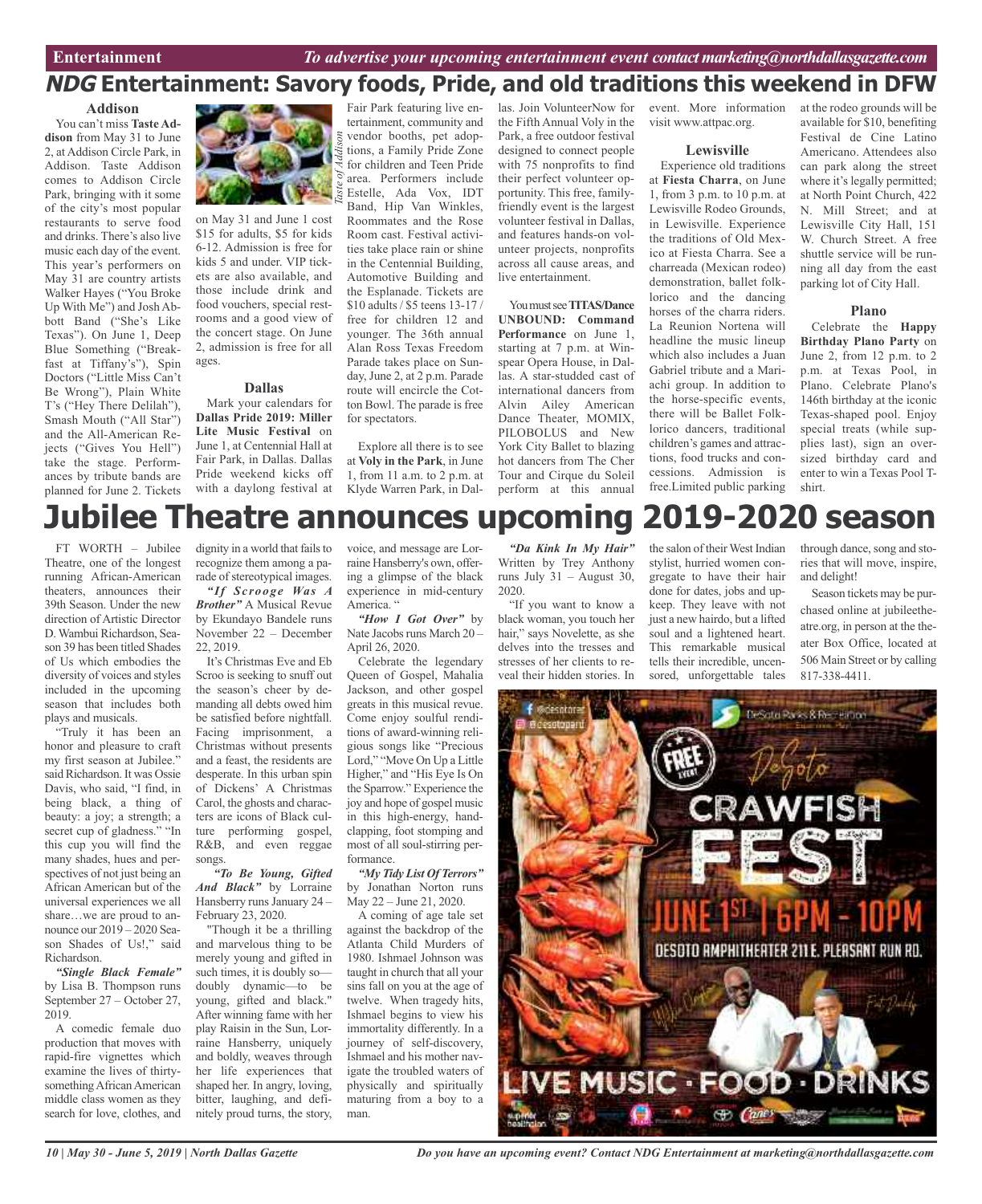

THE STATE OF TEXAS COUNTY OF DALLAS CITY OF DALLAS

TO THE RESIDENT QUALIFIED ELECTORS OF THE CITY OF DALLAS, TEXAS:

co co co

NOTICE IS HEREBY GIVEN THAT a runoff election is ordered to be held on Saturday, June 8, 2019, between the hours of 7:00 a.m. and 7:00 p.m. for the purpose of electing 5 members to the city council of the city of Dallas to be designated as Member of Council, Place 15; Member of Council, Place 4; Member of Council, Place 7; Member of Council, Place 9; and Member of Council, Place 14, respectively.

Bilierae Johnson, City Secretary

For more information call 214-670-5654

#### **EARLY VOTING**

Early voting by personal appearance for the Saturday, June 8, 2019 City of Dallas runoff election will be conducted at the early voting locations listed below. Any qualified voter of the City of Dallas may vote early by personal appearance at any of the listed locations. Early voting locations are subject to change. The most current list of early voting locations is available in the City Secretary's Office, and the status of a particular location may be checked by calling (214) 670-3738 or accessing http://www.dallascountyvotes.org/upcoming-election-information/. Dates and times of all locations will be open for early voting are as follows, unless otherwise indicated:

#### **DALLAS COUNTY** DATES AND TIMES OF EARLY VOTING

| May 27 (Monday)                          | No Voting Today - Memorial Holiday |  |  |
|------------------------------------------|------------------------------------|--|--|
| May 28 - May 31 (Tuesday through Friday) | 8 a.m. - 5 p.m.                    |  |  |
| June 1 (Saturday)                        | 8 a.m. - 5 p.m.                    |  |  |
| June 2 (Sunday)                          | 1 p.m. - 6 p.m.                    |  |  |
| June 3 - June 4 (Monday and Tuesday)     | 7 a.m. - 7 p.m.                    |  |  |
|                                          |                                    |  |  |

| Location                                                       | <b>Address</b>       | City          | Zip   |
|----------------------------------------------------------------|----------------------|---------------|-------|
| BETHANY LUTHERAN CHURCH                                        | 10101 WALNUT HILL LN | DALLAS        | 75238 |
| <b>IBETTY WARMACK LIBRARY</b>                                  | 760 BARDIN RD.       | GRAND PRAIRIE | 75052 |
| <b>CEDAR HILL GOVERNMENT CENTER</b>                            | 285 UPTOWN BLVD      | ICEDAR HILL   | 75104 |
| IDALLAS ISD ADMINISTRATION BUILDING.                           | 9400 N. CENTRAL EXPY | <b>DALLAS</b> | 75231 |
| DISCIPLE CENTRAL COMMUNITY CHURCH.                             | B01 N. POLK ST       | DESOTO        | 75115 |
| EASTFIELD COLLEGE PLEASANT GROVE CAMPUS                        | 802 S. BUCKNER BLVD  | DALLAS        | 75217 |
| EL CENTRO COLLEGE-WEST CAMPUS                                  | 3330 N. HAMPTON RD   | DALLAS        | 75212 |
| <b>IFRANKFORD TOWNHOMES</b>                                    | 18110 MARSH EN       | DALLAS        | 75287 |
| <b>FRETZ PARK LIBRARY</b>                                      | 8990 BELT LINE RD    | DALLAS        | 75254 |
| FRIENDSHIP WEST BAPTIST CHURCH                                 | 2020 W. WHEATLAND RD | DALLAS        | 75232 |
| "GEORGE LALLEN SR COURTS BLDG.<br>-Main Early Voting Location- | 600 COMMERCE ST      | DALLAS        | 75202 |

*For the 411 in the community, go to www.northdallasgazette.com*

*May 30 - June 5, 2019 | North Dallas Gazette |11*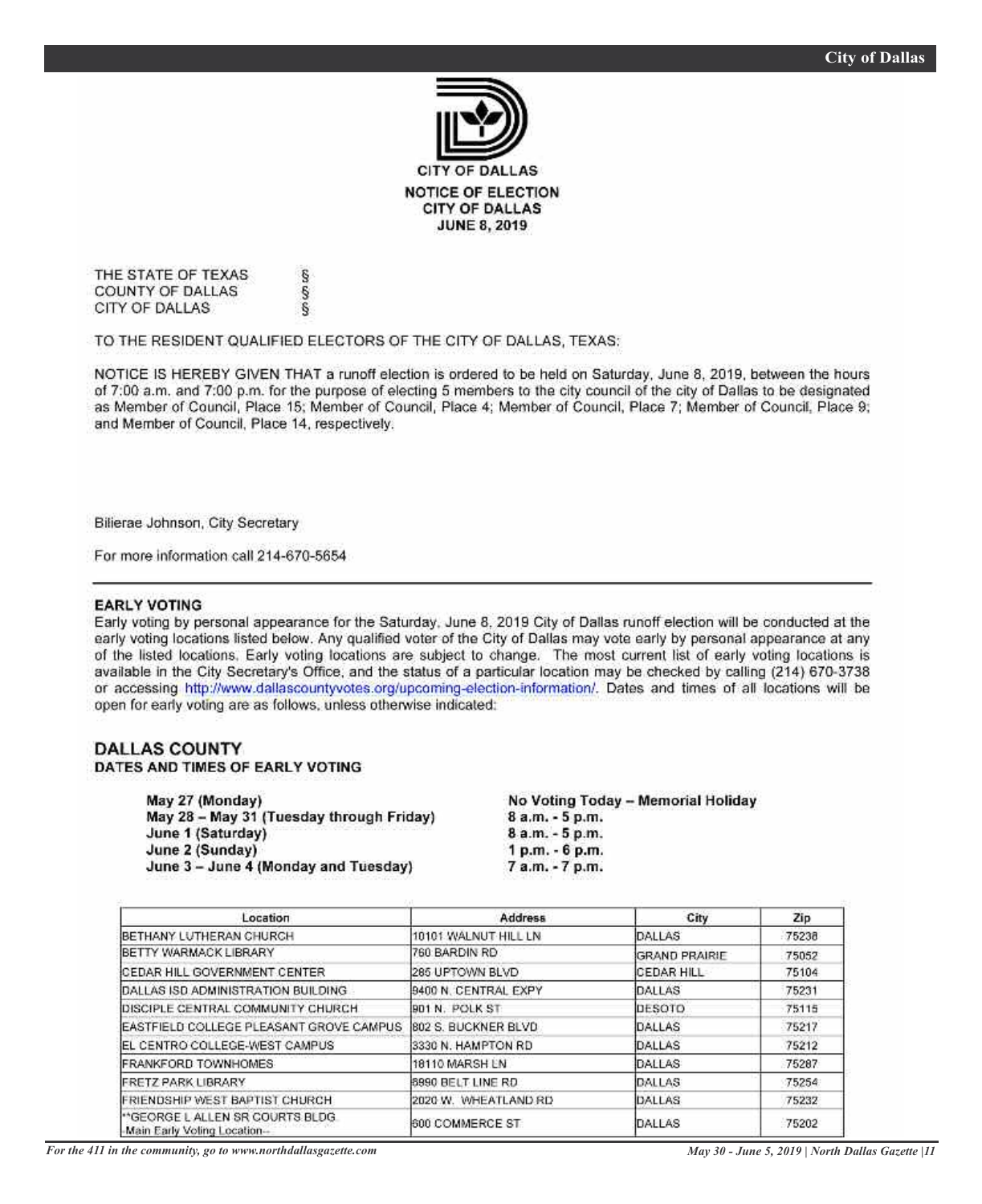Notice of Election<br>City of Dallas May 4, 2019

| Location                                                                                                                                                                                                                                                                                                                                                                                                                                                                                                                                                                                                                                                                                                                                                                                                                                                                                            | Address                                                                                                                                          | City                | Zip   |
|-----------------------------------------------------------------------------------------------------------------------------------------------------------------------------------------------------------------------------------------------------------------------------------------------------------------------------------------------------------------------------------------------------------------------------------------------------------------------------------------------------------------------------------------------------------------------------------------------------------------------------------------------------------------------------------------------------------------------------------------------------------------------------------------------------------------------------------------------------------------------------------------------------|--------------------------------------------------------------------------------------------------------------------------------------------------|---------------------|-------|
| GRAUWYLER PARK REC CENTER                                                                                                                                                                                                                                                                                                                                                                                                                                                                                                                                                                                                                                                                                                                                                                                                                                                                           | 7780 HARRY HINES BLVD                                                                                                                            | <b>DALLAS</b>       | 75235 |
| HARRY STONE RECREATION CENTER                                                                                                                                                                                                                                                                                                                                                                                                                                                                                                                                                                                                                                                                                                                                                                                                                                                                       | 2403 MILLMAR DR                                                                                                                                  | DALLAS              | 75228 |
| HIGHLAND HILLS LIBRARY                                                                                                                                                                                                                                                                                                                                                                                                                                                                                                                                                                                                                                                                                                                                                                                                                                                                              | <b>5200 BONNIE VIEW RD</b>                                                                                                                       | DALLAS              | 75241 |
| J. ERIK JONSSON CENTRAL LIBRARY                                                                                                                                                                                                                                                                                                                                                                                                                                                                                                                                                                                                                                                                                                                                                                                                                                                                     | 1515 YOUNG ST                                                                                                                                    | DALLAS:             | 75201 |
| SPECIAL NOTE REGARDING PARKING ACCOMMODATIONS AT THIS LOCATION                                                                                                                                                                                                                                                                                                                                                                                                                                                                                                                                                                                                                                                                                                                                                                                                                                      |                                                                                                                                                  |                     |       |
| . PARKING - During the online sady voting period, free above-ground and underground parking is available to citizens visiting the J. Erik Joanson Central Library<br>("Library") to vote. Free metered parking is available on the wast and north side of the Library (comer of Young and Ervay Street). Underground parking can be<br>accessed on the north side of the Library (Wood Street, traveling east). A perking attendant will be available at the entryway to the underground parking area. The<br>parking stub will be validated by Dallas County election staff which will enable exit from the underground parking area at no cost. The underground parking area will be<br>closed at the end of each early voting pence. Any vehicles not moved by the end of the voting period for a specific day will be tooked in, with access to the vehicle<br>delayed to the next working day. |                                                                                                                                                  |                     |       |
| . DISABLED (CURESIDE) VOTING - Athough free meter parking is available. It is recommended that those ofizens desiring to utilize curbaide voting use the<br>underground parking method. Notify the parking attendant or security officer of the intent to vote "via curbside." The parking attendant withodify the election judge and<br>a voting device will be brought to your vehicle.                                                                                                                                                                                                                                                                                                                                                                                                                                                                                                           | Please contact the City Secretary's Office at 214-573-3736 if you have any questions or require assistance during the early voting time periods. |                     |       |
|                                                                                                                                                                                                                                                                                                                                                                                                                                                                                                                                                                                                                                                                                                                                                                                                                                                                                                     |                                                                                                                                                  |                     |       |
| JAYCEE ZARAGOZA RECREATION CTR                                                                                                                                                                                                                                                                                                                                                                                                                                                                                                                                                                                                                                                                                                                                                                                                                                                                      | 3114 CLYMER ST.                                                                                                                                  | DALLAS              | 75212 |
| LAKEWOOD BRANCH LIBRARY                                                                                                                                                                                                                                                                                                                                                                                                                                                                                                                                                                                                                                                                                                                                                                                                                                                                             | 6121 WORTH ST                                                                                                                                    | DALLAS              | 75214 |
| LOCHWOOD LIBRARY                                                                                                                                                                                                                                                                                                                                                                                                                                                                                                                                                                                                                                                                                                                                                                                                                                                                                    | 11221 LOCHWOOD BLVD                                                                                                                              | DALLAS              | 75218 |
| MARSH LANE BAPTIST CHURCH                                                                                                                                                                                                                                                                                                                                                                                                                                                                                                                                                                                                                                                                                                                                                                                                                                                                           | 10716 MARSH LN                                                                                                                                   | DALLAS <sup>®</sup> | 75229 |
| MARTIN LUTHER KING CORE BLDG                                                                                                                                                                                                                                                                                                                                                                                                                                                                                                                                                                                                                                                                                                                                                                                                                                                                        | 2922 MLK BLVD                                                                                                                                    | DALLAS              | 75215 |
| MARTIN WEISS REC CENTER                                                                                                                                                                                                                                                                                                                                                                                                                                                                                                                                                                                                                                                                                                                                                                                                                                                                             | 1111 MARTINDELL AVE                                                                                                                              | DALLAS.             | 75211 |
| MOUNTAIN CREEK LIBRARY.                                                                                                                                                                                                                                                                                                                                                                                                                                                                                                                                                                                                                                                                                                                                                                                                                                                                             | 6102 MOUNTAIN CREEK PKWY                                                                                                                         | DALLAS              | 75249 |
| OAK CLIFF SUB-COURTHOUSE                                                                                                                                                                                                                                                                                                                                                                                                                                                                                                                                                                                                                                                                                                                                                                                                                                                                            | 410 S. BECKLEY AVE                                                                                                                               | DALLAS              | 75203 |
| OUR REDEEMER LUTHERAN CHURCH                                                                                                                                                                                                                                                                                                                                                                                                                                                                                                                                                                                                                                                                                                                                                                                                                                                                        | 7611 PARK LN                                                                                                                                     | DALLAS              | 75225 |
| PAUL L DUNBAR LANCASTER-KIEST LIBRARY                                                                                                                                                                                                                                                                                                                                                                                                                                                                                                                                                                                                                                                                                                                                                                                                                                                               | 2008 EAST KIEST BLVD                                                                                                                             | DALLAS              | 75216 |
| PRESTON ROYAL LIBRARY                                                                                                                                                                                                                                                                                                                                                                                                                                                                                                                                                                                                                                                                                                                                                                                                                                                                               | 5626 ROYAL LN                                                                                                                                    | DALLAS-             |       |
| RENNER-FRANKFORD LIBRARY                                                                                                                                                                                                                                                                                                                                                                                                                                                                                                                                                                                                                                                                                                                                                                                                                                                                            | 6400 FRANKFORD RD                                                                                                                                | <b>DALLAS</b>       | 75229 |
|                                                                                                                                                                                                                                                                                                                                                                                                                                                                                                                                                                                                                                                                                                                                                                                                                                                                                                     |                                                                                                                                                  |                     | 75252 |
| <b>IREVERCHON RECREATION CENTER</b>                                                                                                                                                                                                                                                                                                                                                                                                                                                                                                                                                                                                                                                                                                                                                                                                                                                                 | 3505 MAPLE AVE.                                                                                                                                  | DALLAS              | 75219 |

12800 ABRAMS RD

6200 EAST GRAND AVE

6006 EVERGLADE RD

4004 MAIN ST

DALLAS

DALLAS

DALLAS

ROWLETT

RICHLAND COLLEGE - MAIN CAMPUS -

SAMUELL GRAND RECREATION CENTER

GUADALUPE 'G' BLDG.

ROWLETT CITY HALL ANNEX

SKYLINE BRANCH LIBRARY

75243

75088

75223

75227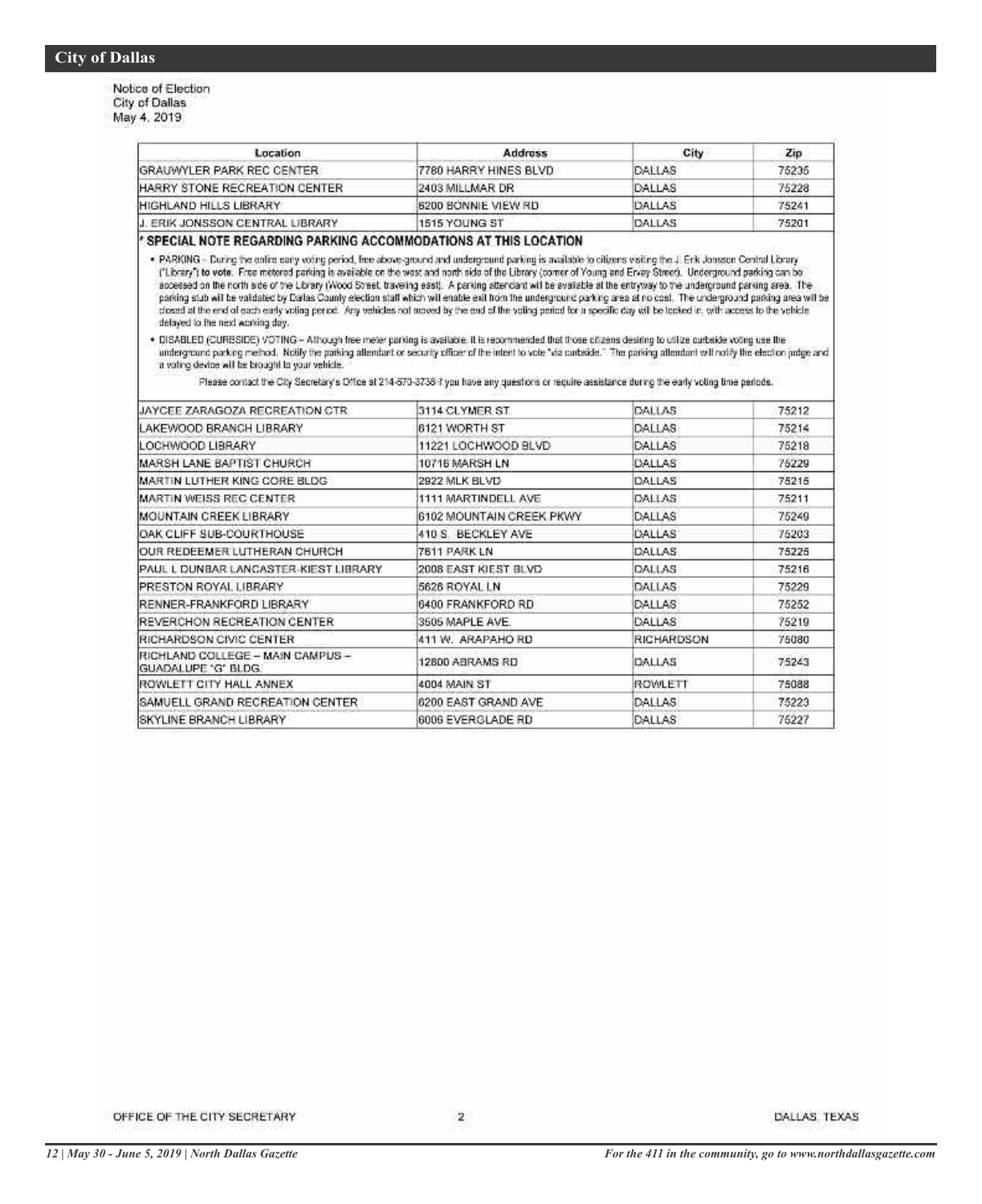# **Upcoming DFW area job fairs**

**Paid Internship opportunity**

**for writers, college students**

#### **May 31 ADT Home Security Hiring Event**

The ADT Home Security Hiring Event will be held on May 31, from 10 a.m. to 3 p.m. at 2727 LBJ Freeway Fourth Floor STE 436, in Farmers Branch. Now hiring for their locations in: White Settlement, Benbrook, Mansfield, Saginaw, Haltom City, Cleburne and other surrounding cities. Please submit your application via Indeed prior to attending and you will be contacted by Human Resources via email to schedule an interview. As a Professional Sales Consultant you will be meeting with new homeowners to determine which home security package will be meet their needs while providing excellent customer service and completing the sales process. We will provide you with professional paid training and on-going support from management to ensure your success in this long-term career with rapid advancement opportunities! To apply, visit Indeed.com.

**Macy's Hiring Event** The Macy's Hiring Event will be held on June 4, from 11:00 a.m. to 7:00 p.m. at various locations. Macy's will be conducting on-thespot interviews and extending job offers for open positions. Available positions will vary by location, but may include positions in Retail Sales and Retail Stock. To apply, visit Glassdoor.com.

#### **June 6 "MONEY MOVE\$" Young Adults Hiring Event**

The "MONEY MOVE\$" Young Adults Hiring Event will be held on June 6, from 1 p.m. to 5 p.m. at W.H. Adamson High School, 309 E. 9th Street, in Dallas. UPS, Amazon, Walmart, the City of Dallas, and FedEx will be attending this event. For more info visit Eventbrite.com.



#### **June 6 Dallas Job Fair**

The Dallas Job Fair will be held on June 6, from 11 a.m. to 2 p.m. at Double-Tree by Hilton Hotel Dallas Market Center, in Dallas. Open the doors of opportunity when you meet and interview with the top hiring companies in Dallas. This career fair will allow you to learn about the businesses that are hiring and what their hiring needs are. Tired of sending your resume over the web to get no responses back? Put a face with a name and make a great first impression. Register today, and you could get hired live at the next career fair in Dallas. To register visit Eventbrite.com

**June 10 USPS Material Handler Hiring Event** The USPS Material Han-

dler Hiring Event will be held on June 10, from 9 a.m.

to 3 p.m. at 920 Minters Chapel Rd, in Grapevine. USPS Material Handler is a part-time position, pay rate is start at \$12.80 and after training (1 week) \$17.07. For thisjob you must • Load

#### and unload postal bulk mail carts and containers. • Verify and scan mail and

freight, as applicable. • Ability to lift 70 lbs. No

exceptions.

fer of mail and freight, as applicable.

• High School Diploma or GED preferred. • Must be 18 years old.

To learn more visit

• Safe handling and trans-

Eventbrite.com GARLAND **Attention Suppliers of Goods, Services and Construction**

**Review Competitive Opportunities at https://garlandtx.ionwave.net**

**www.garlandpurchasing.com**

**972-205-2415**



**DO YOU WANT AN EXCITING AND REWARDING CAREER?**

**PURSUE A CAREER AS A POLICE OFFICER OR FIREFIGHTER!**

• Competitive wages<br>• Array of benefits<br>• Education incentive pay<br>• ...and more

REGISTER ONLINE TO TAKE THE CITY OF IRVING'S NEXT CIVIL SERVICE ENTRANCE EXAM

#### *www.cityofirving.org*

*The City of Irving does not discriminate on the basis of race, sex, religion, age or disability in employment or the provision of services.*

### **TISEO PAVING COMPANY**

419 E. Hwy. 80, Mesquite, TX 75150 Tel: (972) 289-0723 Fax (972) 216-5637 www.tiseopaving.com

Performing Concrete Street Paving in the Metroplex Area We Accept Subcontracting Bids For All Public Works Projects in the Dallas Area. We Are Accepting Applications for Concrete Mixer Drivers and Heavy Equipment Mechanics

**Equal Opportunity Employer** 



*For the 411 in the community, go to www.northdallasgazette.com*

#### *May 30 - June 5, 2019 | North Dallas Gazette | 13*

**in the Dallas Area** The *North Dallas Gazette* has an internship position available. The goal is to provide students and aspiring writers an opportunity

experience and professional feedback.

The position is for up

to 20 hours a week at \$8.00 per hour. Applicants must have reliable transportation.

**Send resume and writing samples to: businessoffice@northdallasgazette.com**

# NDG seeks Intern Video Producer

The North Dallas Gazette is a community-driven newspaper with a digital presence socking a new<br>Video/Audio Producer latam for our new video platform and in assist with the growth of our media company florings quality video production.

The Producer will be responsible for recording, editing and preparing final draft of our video content in our<br>in-house stadio. The producer will record and broadciat sta Facefieck weekly shows. Afterwards using Final Pro Cut and other related tools, the hostage will he finalized and uploaded to our YouTube channel.

The radii cardidate will have the following skills;

· Experience using video and and/o production and post production techniques and software for live streaming and find YouTube videos.

- · Experience using digital content settware
- Basic graphic design expensive
- Unite content hased upon agreed criteria . Understand how to use various social media plat-
- finges for live video events. · Good time and project management shills
- · Attention to detail as it relates to spelling and
- · Provide regular states updates to stakeholders and minarument

The work will be completed at our studio located at Regal Row & Stemmons with a<br>schedule of up to 15 hours a week. Pay rate is \$12-15 per hoor.

Resumes must be sent to ngarcia@northdallasgazette.com





# **June 4**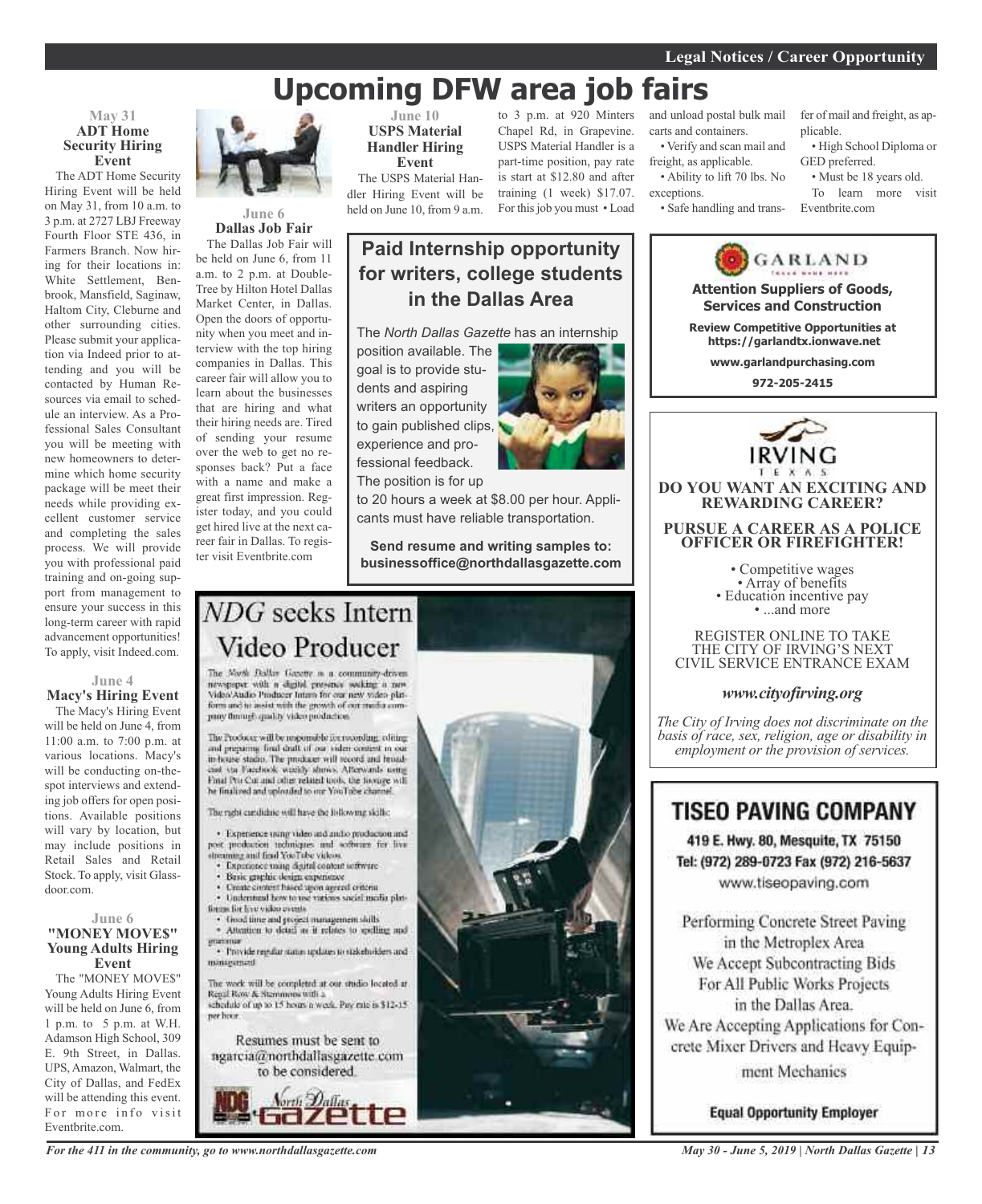#### **Church Happenings**

#### **BETHEL BIBLE FELLOWSHIP, CARROLLTON (A NEW PLACE TO BELONG)**

*NOTICE: New You, Pastor Woodson serves the community by providing "Professional Therapy and Counseling Services" on a "Sliding Fee" scale. To schedule an appointment call the Pastoral Counseling Center at 972-526-4525 or email the church at www. b e t h e l b i b l e f e lloswhip.org*

**June 1, 10 am – 12 Noon** Ladies, you are invited to join us at our first Saturday, monthly Women Ministry, (W.O.R.T.H) Women of Restoration, Truth and Hope. This is great fellowship and plenty of fun.

#### **June 2, 9:45 am**

Please join us in our quiet time, "Prayer and Meditation" followed by Morning Worship. You will be blessed and inspired as we celebrate service to God, our community and all mankind.

#### **June 5, 7 pm**

You are invited to join us for Wednesday's Prayer and Bible Study Class with Senior Pastor Woodson, Pastor Larry Gardner, Pastor

*Church Happenings is a weekly calendar of religious services produced by the North Dallas Gazette. To make additions or corrections to the calendar, contact: religion@ northdallasgazette.com*

Bernadette and others as we study a new book by Dr. Henry Cloud, Never Go Back, to things that didn't work the first time, with supporting chapters and verses. Spiritual maturity is God's desire for you; it's Time to Grow in the Word of God.

Dr. Terrance Woodson, Senior Pastor 1944 E. Hebron Parkway Carrollton, TX 75007 972-492-4300 www.bethelbiblefellowship.org

**FELLOWSHIP CHRISTIAN CENTER CHURCH IN ALLEN "THE SHIP" We are Saving You a Seat!**

 $\mathcal{L}_\text{max}$  , which is a set of the set of the set of the set of the set of the set of the set of the set of the set of the set of the set of the set of the set of the set of the set of the set of the set of the set of

**June 2, 9:45 am** You are invited to join us in our Sunday Morning Services as we praise and worship God in the Joycie Turner Fellowship Hall, followed by our Worship Services; and bring someone with you, you will be blessed. It's for God's glory and honor.

**June 5** Join us in our Wednesday's 12 Noon-Day Live, Prayer and Bible Study class and/or our Wednesday Night Live, Prayer and Bible Study at 7 p.m. to learn more about God's Word. Be encouraged by God's plan for your maturity and His glory; and most of all; be prepared to grow.

Dr. W. L. Stafford, Sr., Ed. D. Senior Pastor 2450 K Avenue #300 Plano, TX 75074 972-379-3287 www.theship3c.org www.visitF3c.org

**INSPIRING BODY OF CHRIST CHURCH, Let's Go Fishing! MATTHEW 4:19**

 $\overline{\phantom{a}}$  , and the set of the set of the set of the set of the set of the set of the set of the set of the set of the set of the set of the set of the set of the set of the set of the set of the set of the set of the s

**May 31, 8 p.m.** All men are invited to Men's Ministry meeting each Friday night at 8 pm, (IBOC promotes proactive

male leadership.)

**June 2, 10 a.m.**

Please join us for our Morning Service; and don't forget to invite family and friends to join us as we celebrate our Lord and Savior, Jesus Christ.

**June 3, 7 p.m.** You are invited to Monday School to see what God has to say to us in His Holy Word.

Pastor Rickie Rush 7701 S Westmoreland Road Dallas, TX 75237 972-372-4262 www.Ibocchurch.org

 $\mathcal{L}$  , and the set of the set of the set of the set of the set of the set of the set of the set of the set of the set of the set of the set of the set of the set of the set of the set of the set of the set of the set

**MT. OLIVE CHURCH OF PLANO (MOCOP) (Uniting the Body of Christ for World Impact)**

**June 2, 10 a.m.** Join us for Morning Wor-



www.**IRSsafe.com** 

## **Cemetary Space Broker will make you offer on your cemetery plot**



• Inherited plot and can't sell it? • Bought plot years ago and your plans have changed? • Singles space or Side by Side spaces is okay. We will make you a "cash offer" on your cemetery plot today! If you get voice mail-leave message phone number and information on cemetery space. We will get back to you

**Call Us Today!!!!!!!! 972.432.5219**

ship Service as we praise and worship God for His Honor and His glory. Don't forget to comeback at 7 p.m. for our Brazilian Church.

#### **June 5, 7 pm**

You're invited to our Wednesday's Bible Study class; you will learn what God has to say to us. Come to be encouraged by God's plan for your spiritual growth and His glory.

Dr. Sam Fenceroy, PhD Senior Pastor and Pastor Gloria Fenceroy 300 Chisholm Place Plano, TX 75075 972-633-5511 www.mocop.org

**SHILOH MBC IN PLANO (WHERE COMMUNITY BECOMES FAMILY)**

 $\mathcal{L}_\text{max}$  , which is a set of the set of the set of the set of the set of the set of the set of the set of the set of the set of the set of the set of the set of the set of the set of the set of the set of the set of

**June 2, 8 and 11 am** You are invited to our Worship Services as we honor God for His goodness and faithfulness.

#### **June 3 – 7, 6:30 pm**

Vacation Bible School will be from 6:30 to 9 pm. This year's theme is "Super Training University with Jesus".

#### **June 5, 7 pm**

You're invited to our Wednesday's Bible Study class; you will learn what God has to say to us. Come and be encouraged by God's plan for your spiritual growth and His glory.

Dr. Isaiah Joshua, Jr. Senior Pastor 920 E. 14th Street Plano, TX 75074 972-423-6695 www.smbcplano.org

NDG now has a "Special Advertising Package" for churches and non-profit organizations that need to let the community know about your Special Event.

### Opportunity You Can Measure...

### **Church Events**

- Church Anniversary
- Pastor's Anniversary
- Women's Day
- Men's Day

### **Non-Profit Org. Events**

• Fundraisers

- (Concerts)
- Special Events
- (Personal or Community)

# Special Rate \$199

(Black & White, per insertion) Ad size - 4.905"x 6"(Quarter Page, B&W) (NOTE: Color Ad \$75 extra per inserion) Production disclaimer - NDG ad meake-ready is not included in promotion. Layout/production of "copy ready"ad will be a nominal extra cost. E-mail ad copy to: Marketing@NorthDallasGazette.com or call our Marketing Department today! 972-432-5219

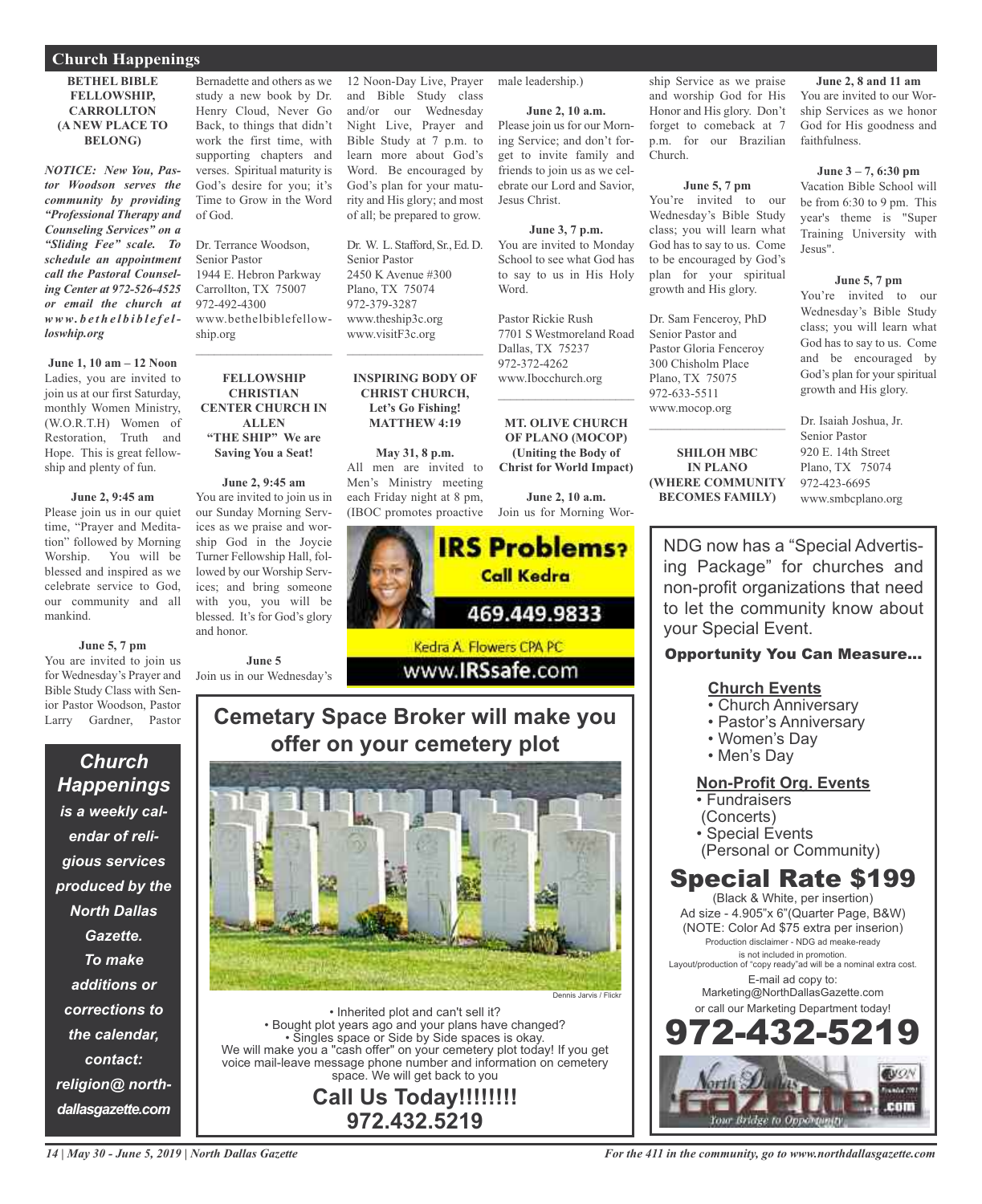# **Death and birth of a vision**



*Send email to: businessoffice@ northdallasgazette.com to sign up for Sister Tarpley's weekly electronic newsletter.*

*"I tell you the truth, unless a kernel of wheat falls to the ground and dies, it remains only a single seed. But if it dies, it produces many seeds."* **John 12:24**

Almost every significant thing God births He allows to die before the vision is fulfilled in His own way.

Abraham had a vision of being the father of a great nation (birth). Sarah was barren and became too old to have children (death). God gave Abraham and Sarah a son in their old age. He became the father of a great nation (fulfillment).

Joseph had a vision that he would be a great leader and that many would bow down to him (birth). Joseph's brothers sold him to some merchants and he became a slave.

Later he was falsely condemned to spend his years in prison (death). God allowed Joseph to interpret the dreams of the butler and baker and later the king, whereupon, he was made a ruler in the land (fulfillment).

Moses had a vision of leading his people out of the bondage of Egypt (birth). Pharaoh as well as his own people drove Moses out of Egypt after Moses' first at-

tempt to relieve their and wonders to convince bondage (death). God gave Moses signs

Pharaoh to free the people and bring them out of Egypt



*Ms. Thalia Sinclair Wilson is a 2019 graduate of Reedy High School, in Frisco. She is the daughter of Eugene and Yolanda Wilson. Thalia is a member of National Honor Society and a Varsity track athlete, where she is a caption of her team. She is an officer of the Reedy Black Student Alliance and Joining Generations- a community service organization. She is an active member of Bethel Bible Fellowship Church and Sister Tarpley's Picture of the Week.*

and into the Promised Land (fulfillment).

A grain of wheat has a "vision" of reproducing itself and many more grains of wheat (birth). The grain dies in the ground (death). A harvest springs up out of the very process of "death" in the ground (fulfillment).

Seniors 2019 graduates has God given you a vision that is yet to be fulfilled? If that vision is born of God, He will raise it up in His own way. Do not try to raise the vision in your own strength. Like Moses, who tried to fulfill the vision of freeing the Hebrews by killing the Egyptian, it will only fail. But wait on your heavenly Father to fulfill the vision in you. Then you

*Dr. James L. Snyder is pastor of the Family of God Fellowship, and lives with the Gracious Mistress of the Parsonage in Ocala,*

will know that it was His vision when He fulfills it in the way only He can do.

Dear God, I pray that out of Your glorious riches that You may strengthen the Seniors 2019 graduates with power through Your Spirit in their inner being, so that Christ may dwell in their hearts through faith. And I pray that they being rooted and established in love, may have power, together with all the saints, to grasp how wide and long and high and deep is the love of Christ, and to know this love that surpasses knowledge; that they may be filled to the measure of all Your fullness, in the name of Jesus.

*FL. Call him at 352-687- 4240 or e-mail jamessnyder2@att.net. The church web site is www.whatafel-*

*lowship.com.*

Shiloh Missionary Baptist Church

vy the Flam Community for 128 Years **Founded 1884** 920 E 14th Street Winner, 73

# **Out to Pastor: Eating out of my comfort zone**

Dr. James L. Snyder

One pleasure the Gracious Mistress of the Parsonage and myself enjoy is going out for a quiet dinner together.

The delight on my wife's side is that she does not have to cook the meal and then clean up afterwards.

Once in the early days of our marriage, I decided to surprise her by cooking supper for her. She spent the afternoon shopping with some friends and so I thought it was the proper time for me to do this.

As soon as my wife walked in the door, she stopped and said, "What is that awful smell? What are you burning?"

I must confess there was a nice balance to that meal. Some was undercooked and some overcooked. If you balance them together, maybe something comes out right, I am not sure. Nothing, however, met the standard that my wife upholds in the culinary department. All the appliances in the kitchen were shocked by a disaster they had never seen before. And, never since, because I am banned from cooking in the kitchen.

As we were sitting at our *For the 411 in the community, go to www.northdallasgazette.com*

table at the restaurant, I was smiling. My wife looked at me and said, "Okay, what are you smiling about?"

I have never brought it up since that time and I was very hesitant about doing it now. Upon her insistence, I told her I was thinking about the time I cooked her dinner.

She stared at me for a few moments and then burst out in hilarious laughter.

"I don't think," she said between laughter, "you cooked anything that night except your goose."

That is the only expertise I have, I suppose, cooking my own goose.

We chuckled about that as we looked at the menu to see what we were going to order.

The waitress brought us our drinks, I had coffee and she had lemon tea, and we went back to studying the menu.

It was then that I noticed something. It had never crossed my mind until this point. I'm rather observant in life, particularly noticing the little things. But this night I was shocked.

Staring at the menu my mouth dropped open, my eyes expanded to their limit. Then I heard some laugh-

ter across the table. I looked

of her laughs that I knew had to do with me. "Have you decided what

you going to order yet?" I muttered, stuttered and

said nothing at that point. "I know what's wrong,"

she giggled. "Nothing's wrong," I tried to convince her.

"You mean to tell me," she said between giggles, "that you have not noticed the prices on this menu?"

Finally, putting the menu down I confessed I had noticed the prices and could not believe how expensive everything was. I did not

up and she waslaughing one know what to do, we were out to enjoy the evening together and I was in a predicament.

> "You know," she said quietly, "there's a pizza shop around the corner. Maybe we could go there tonight."

Driving home that night I thought of what the apostle Paul said. "Wherefore comfort yourselves together, and edify one another, even as also ye do" (**1 Thessalonians 5:11**).

The best part of a night out is not how much the meal costs, but who you are sharing it with.



<sup>a</sup> black school. Sister Tarpley graduated frm there and went on to college and later became <sup>a</sup> city councilmember in Carrollton.

**Look for NDGTV at NorthDallasGazette.com**





Istali Joshua, Jr.

*Pastar* 

SMBC: A church Focused on Excellence while Teaching the Word. Preaching the Gospel, Reaching the World

Worship Times: 8 and 11 a.m. Sunday School: 9:45 a.m. Mid-week: Wednesday at 7:00 p.m. Youth Church: Every 3rd, 4th, and 5th Sunday at 10:45 a.m. AWANA: Wednesday at 6:30 p.m. Contact Information: 972-423-6695 www.smbcplano.org